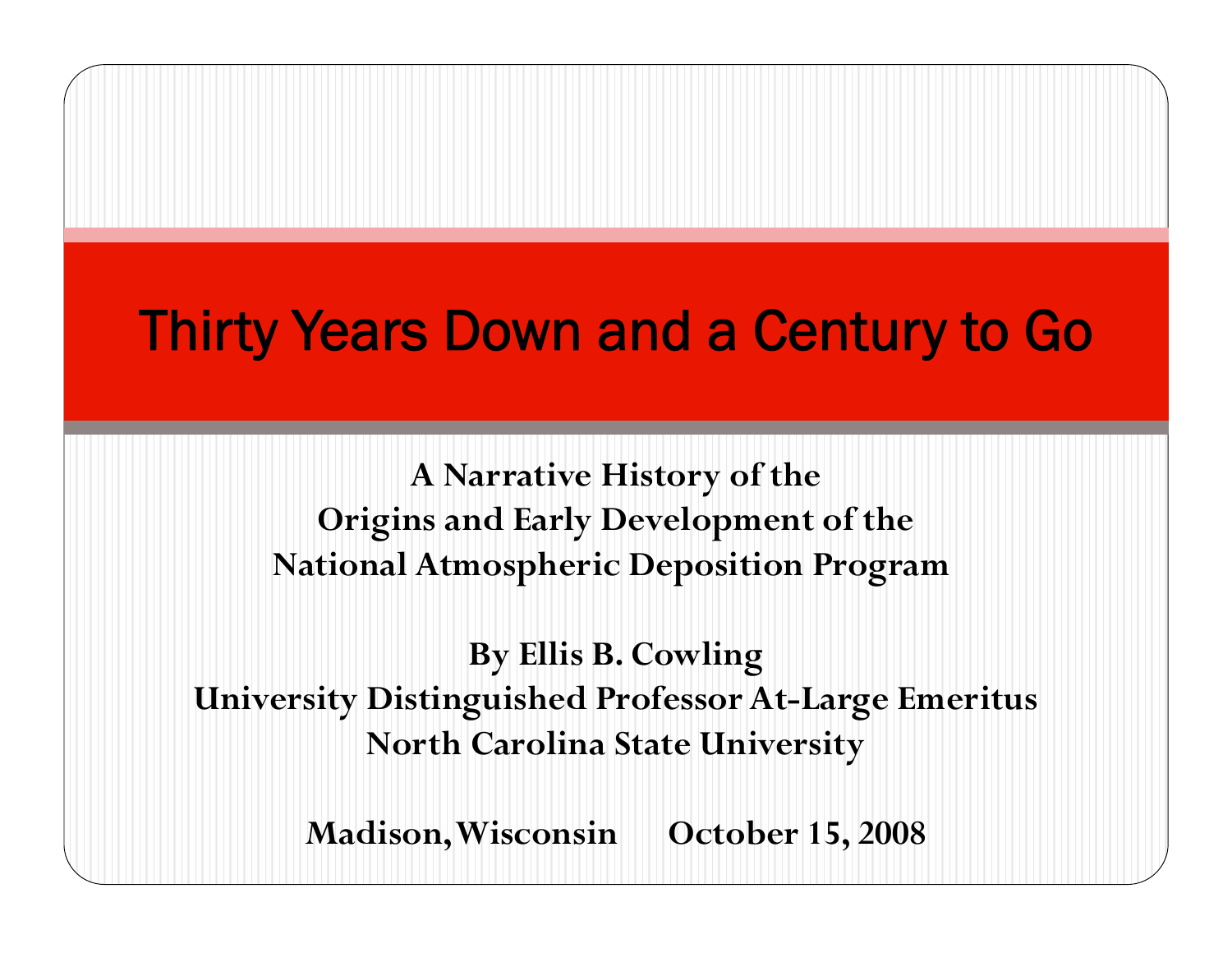- **What are the major achievements of NADP?**
- What persons and organizations **at persons and organ izations contributed to these achievements?**
- **How can NADP build on these achievements and thus serve our society more fully in the future?**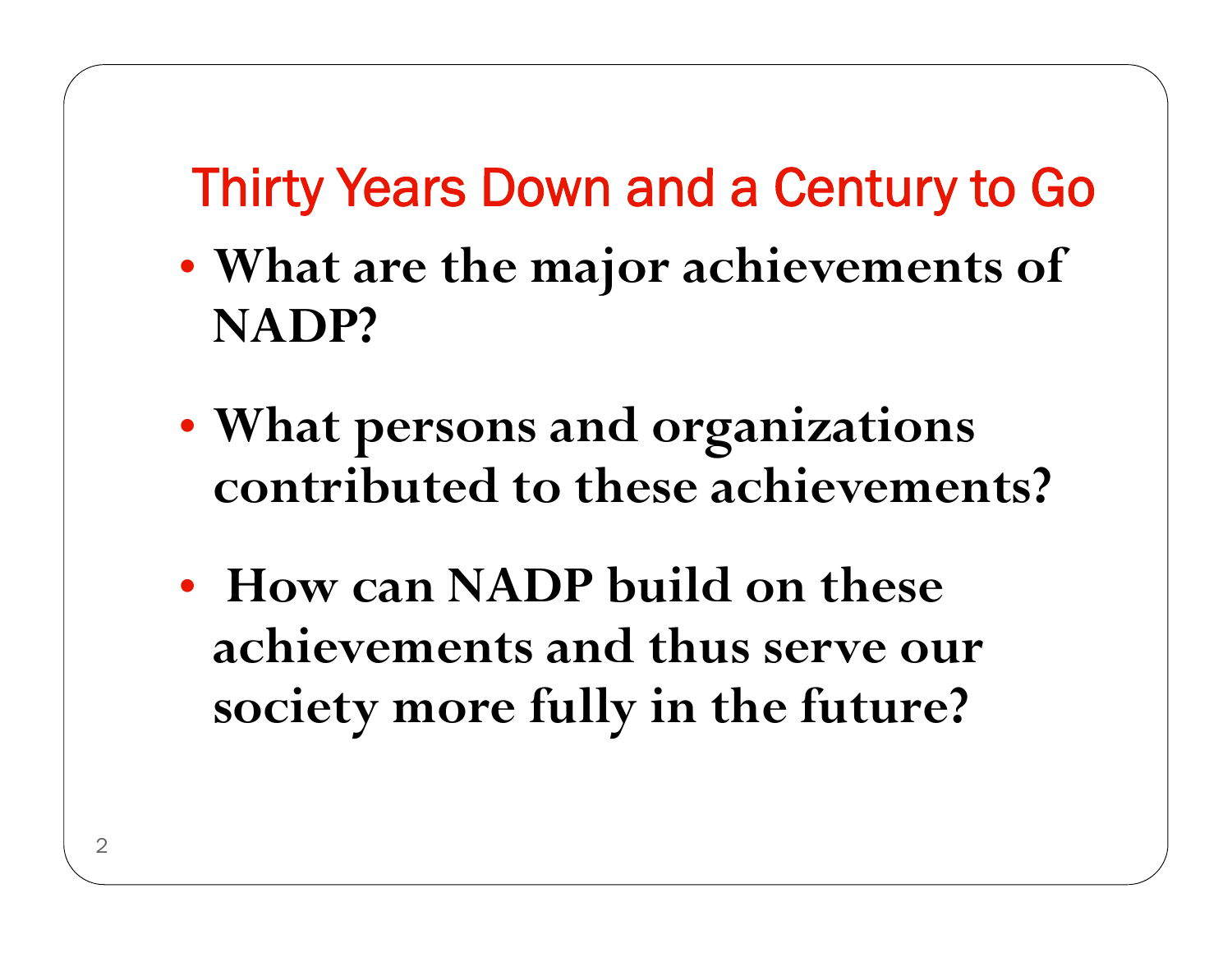## Thirty Years Down and a Century to Go **Historical Scientific Context - Europe**

### (The original logo for NADP was inspired by this image)

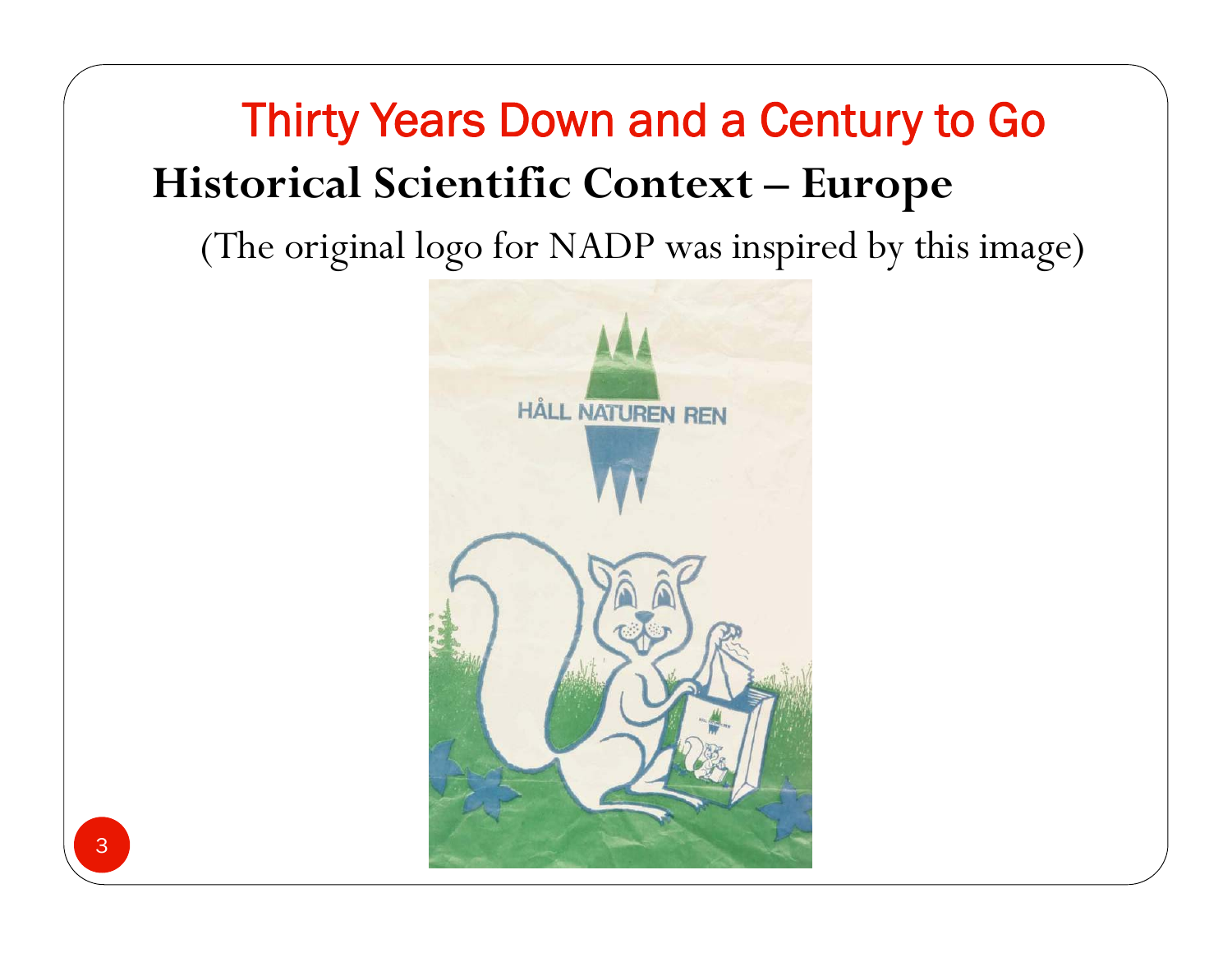

A Cooperative Research Support Program of the<br>State Agricultural Experiment Stations (NRSP-3)<br>Federal and State Agencies<br>and Non-Governmental Research Organizations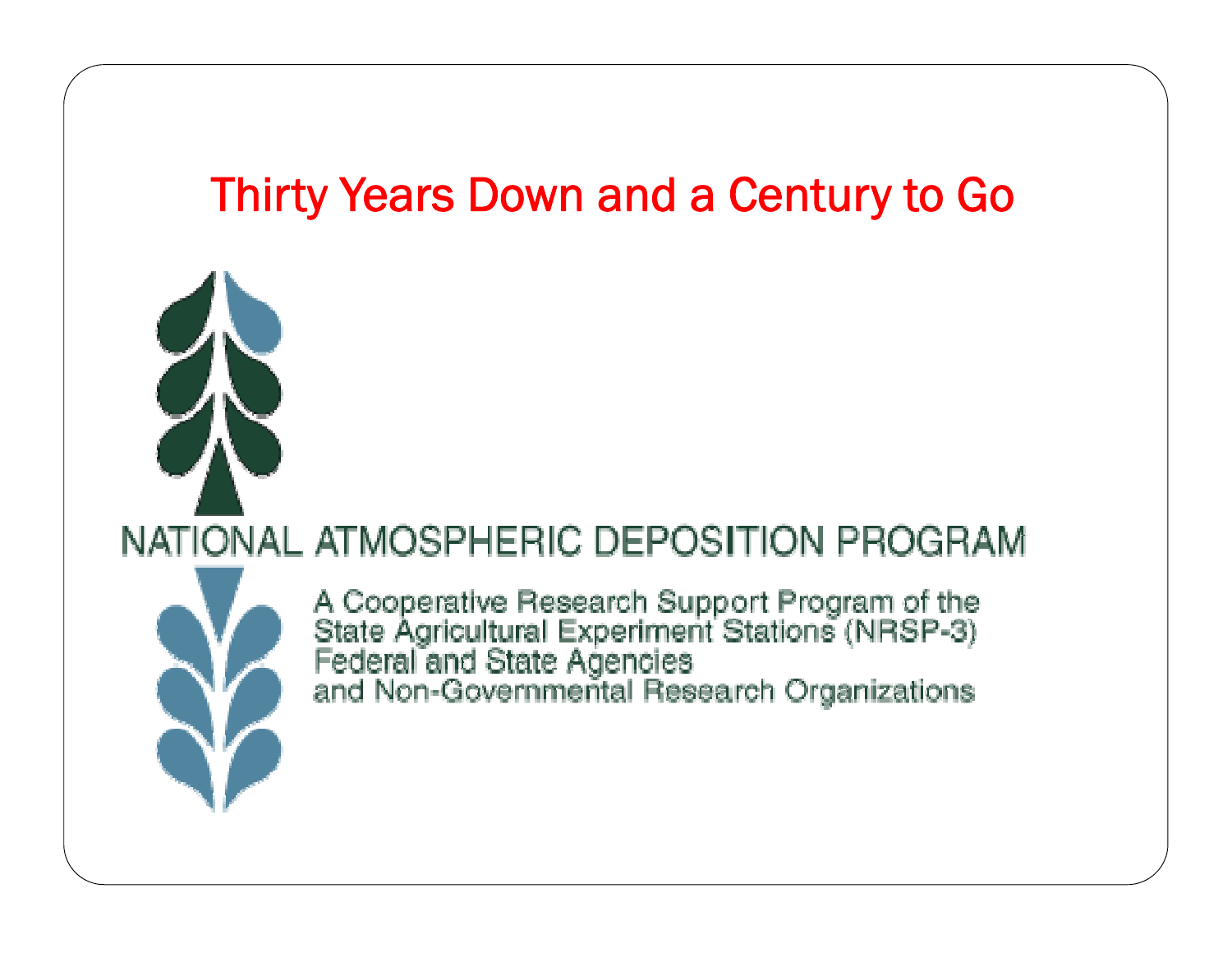#### **Historical Scientific Context – Europe**

- 0 In 1947, Hans Egner began a regional precipitation chemistry research project. It grew into European Air Chemistry Network
- 0 During the 1960s, Karl Gustav Rossby and Erik Eriksson founded the science of atmospheric chemistry. They advanced a general theory of biogeochemical circulation of matter in the Earth
- 0 Svante Odén developed a Surface Water Network in Sweden
	- Achieved a major integration of knowledge in agriculture, limnology, and atmospheric chemistry which he published in 1968 and included his provocative assertion that there was
	- "an insidious chemical warfare among the nations of Europe"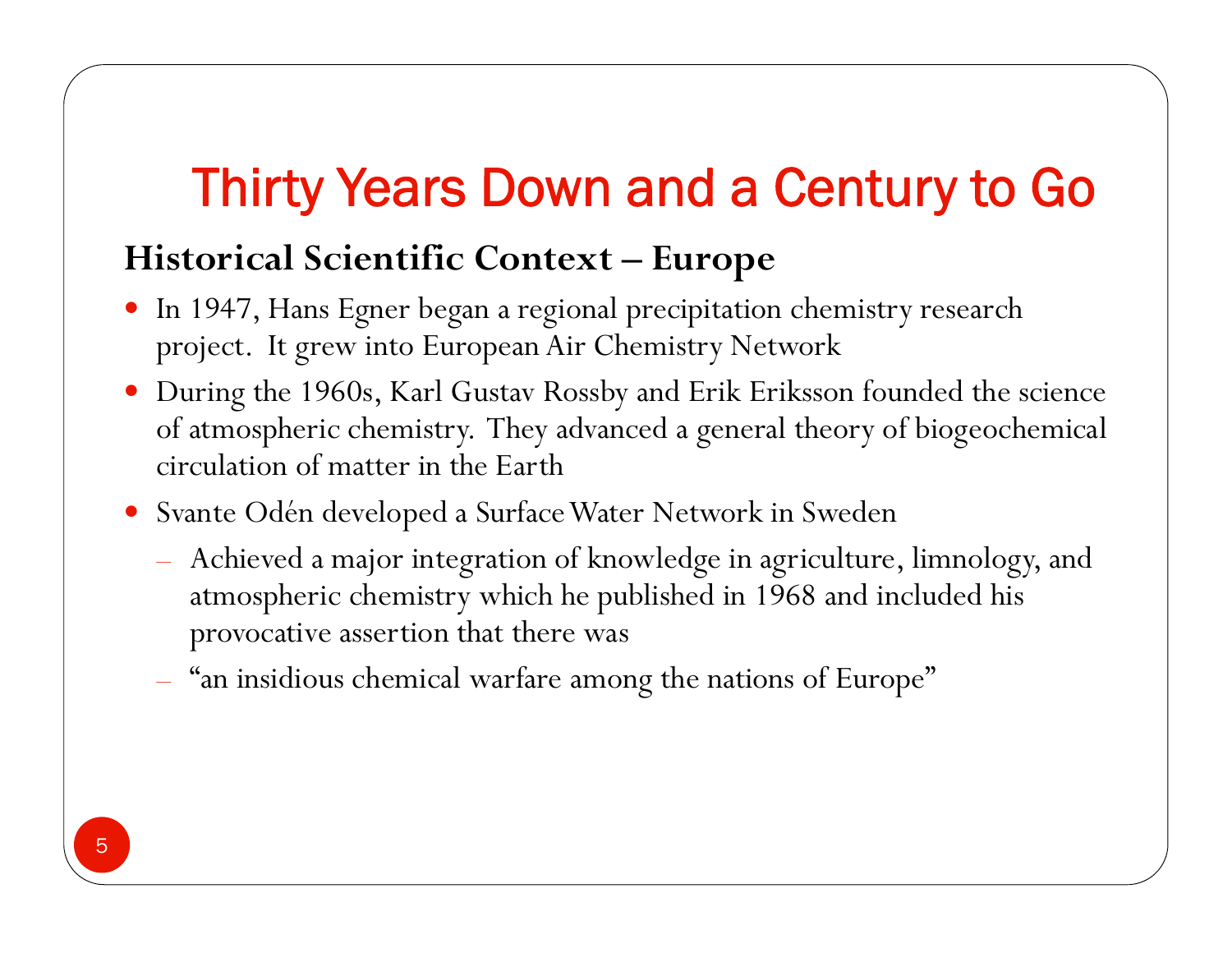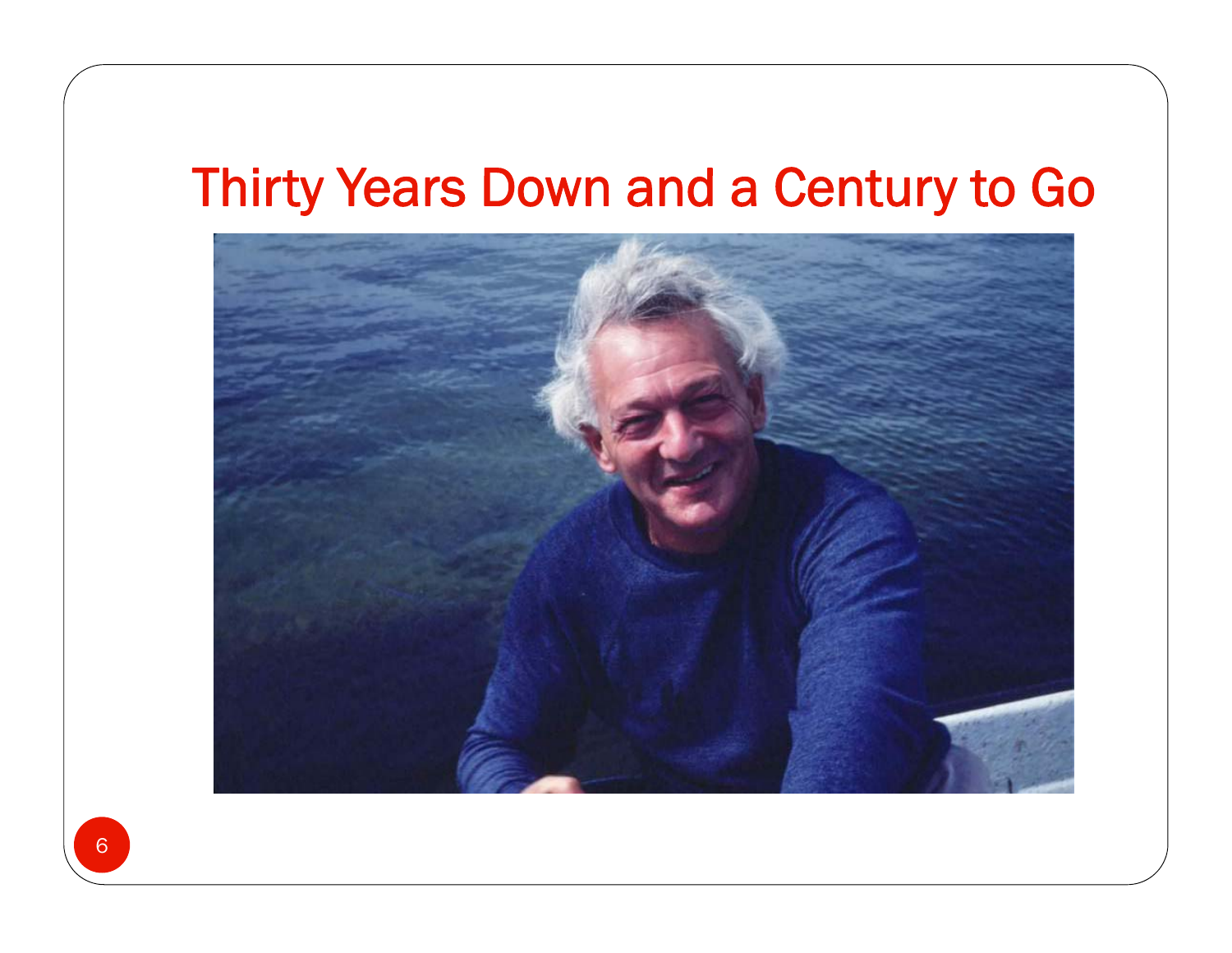# Thirty Years Down and a Century to Go **Historical Scientific Context – United States**

- In 1975, the US Forest Service sponsored the "First International Symposium on Acid Precipitation and the Forest Ecosystems" at Ohio State University
- Workshops held after this Symposium recommended **"establishment of a permanent network of precipitation chemistry monitoring stations throughout the United States."**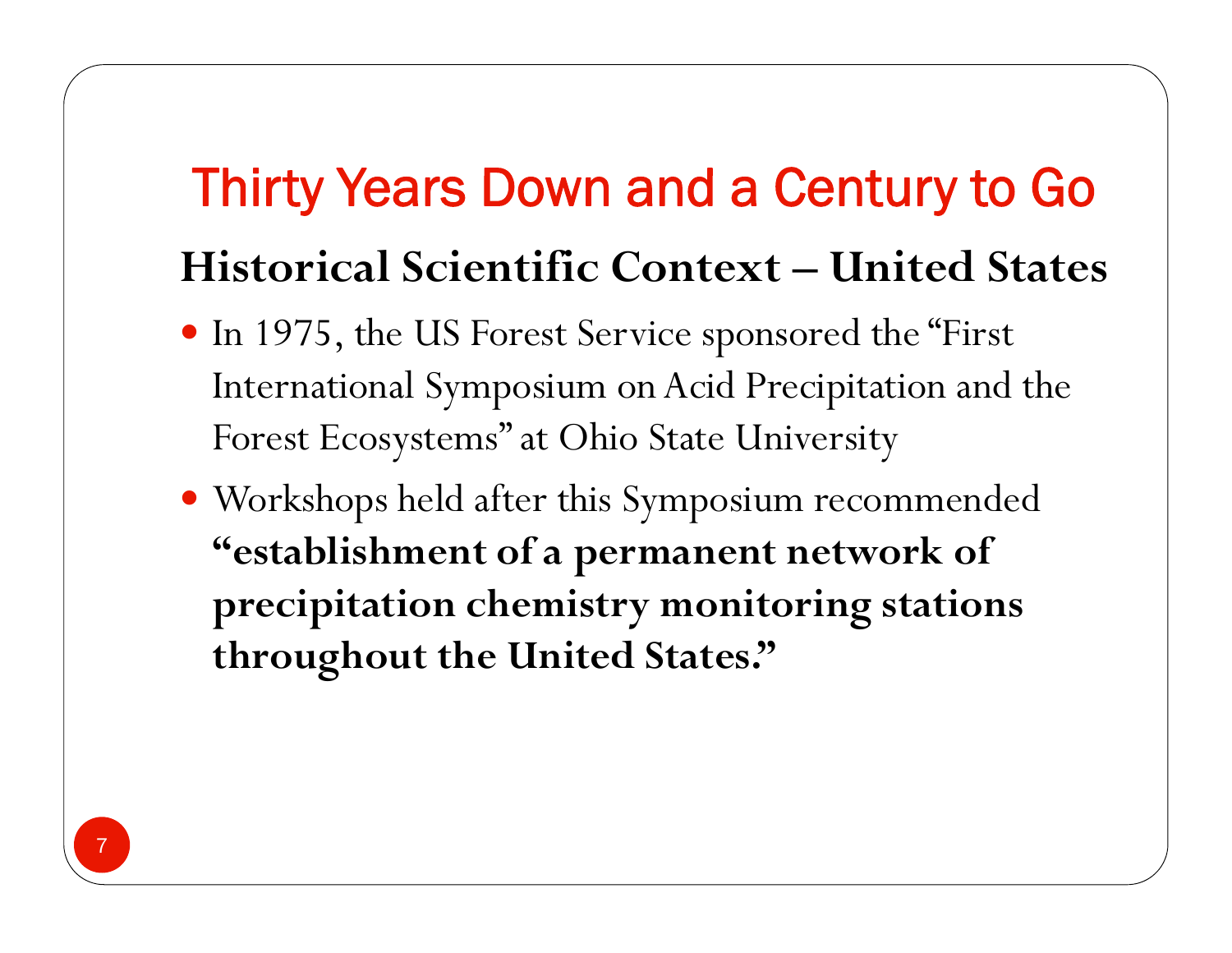# Thirty Years Down and a Century to Go **Odén summarized four lessons from the European Air Chemistry Network**

- $\bullet$ • Clear definition of purpose
- $\bullet$ Informal organizational arrangements
- $\bullet$ Low cost of anal yses
- $\bullet$ Frequent use and interpretation of data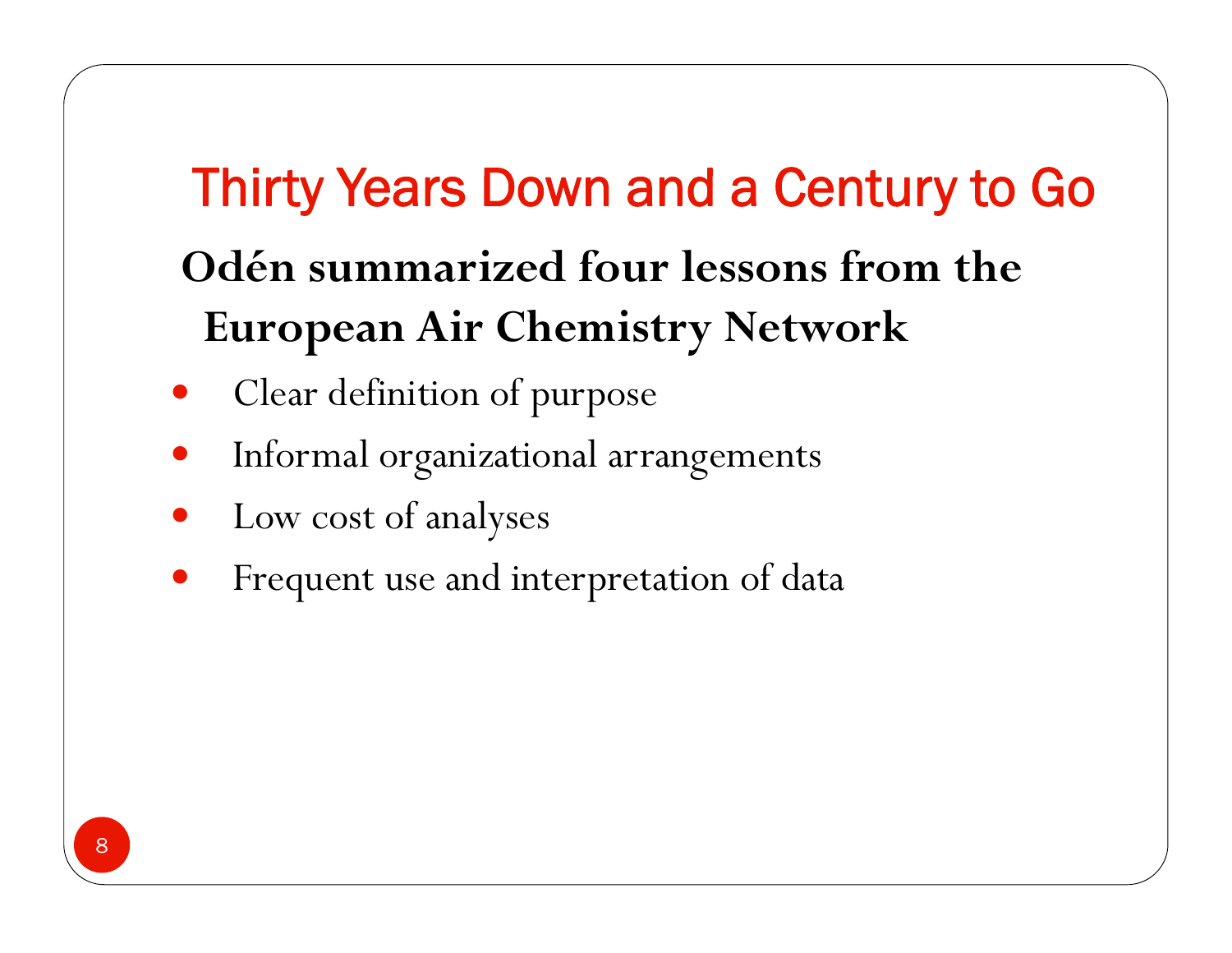#### **Characteristics of Proposed US Network**

- Organizational Structure: Regional Research System of the State<br>Agricultural Experiment Stations. This idea was first proposed by Walter Heck and Lawrence Apple and later endorsed by NC State Experiment Director J. C. Williamson
- **Title**: An Experiment Station Network to Measure Changes in the Chemistry of Atmospheric Deposition on Agricultural and Forested Land and Surface Waters in the United States
- **Objective**: Measure spatial and temporal changes in the supply of beneficial nutrient elements and injurious air-borne chemicals deposited from the atmosphere into agricultural, forest, and aquatic ecosystems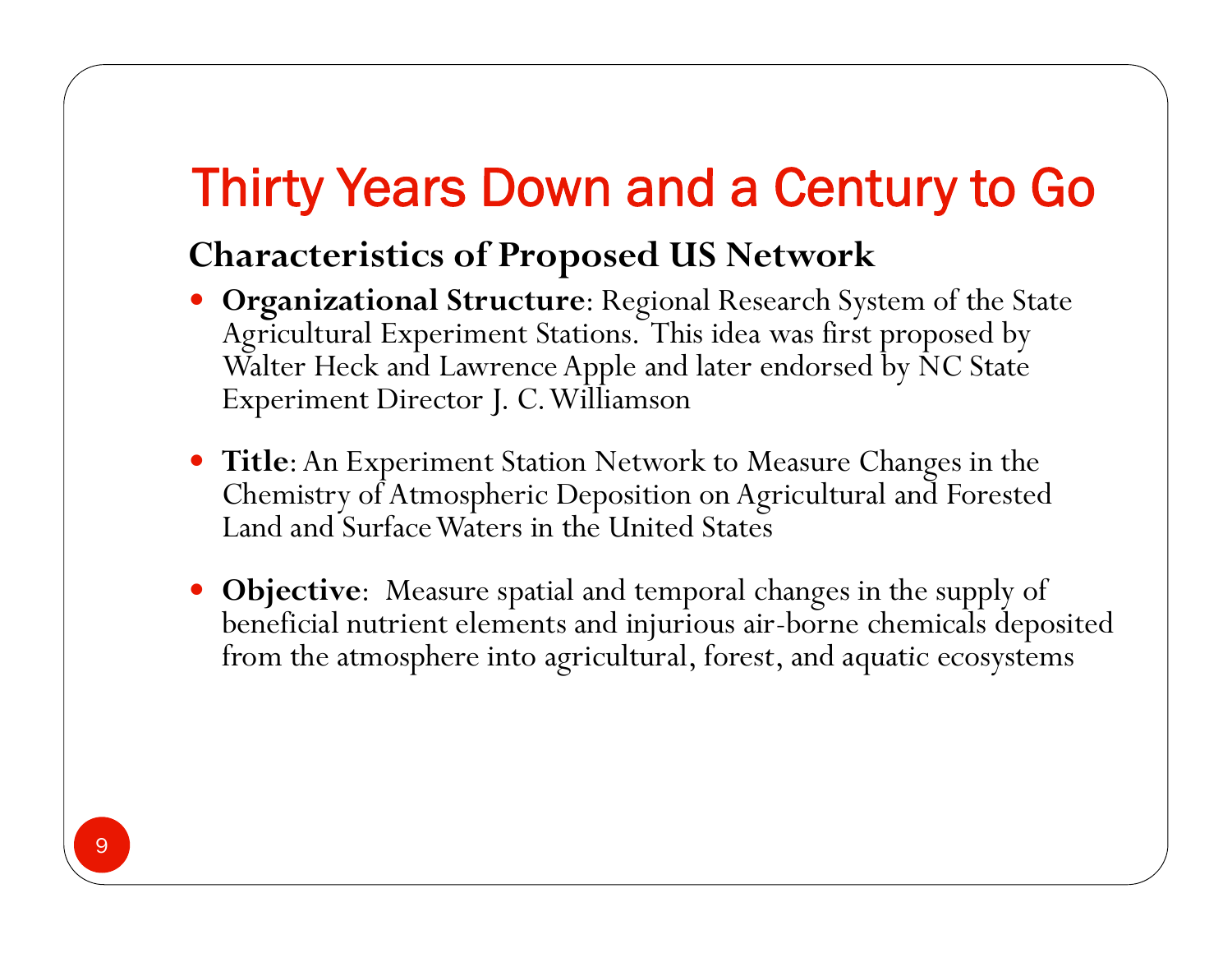### **Chronology of Proposal Development**

- Briefing for the "Committee of Nine" December 1975
- Initial draft sent to all State Agricultural

Experiment Station Directors January 1976

- Proposal-improvement meetings were held at:
	- USDA Headquarters February 1976
	- National Academy of Sciences September 1976
	- Minnesota Experiment Station March 1977
- Project approved for initiation, first as NCT-115 then as North Central Regional Project NC-141 October 1977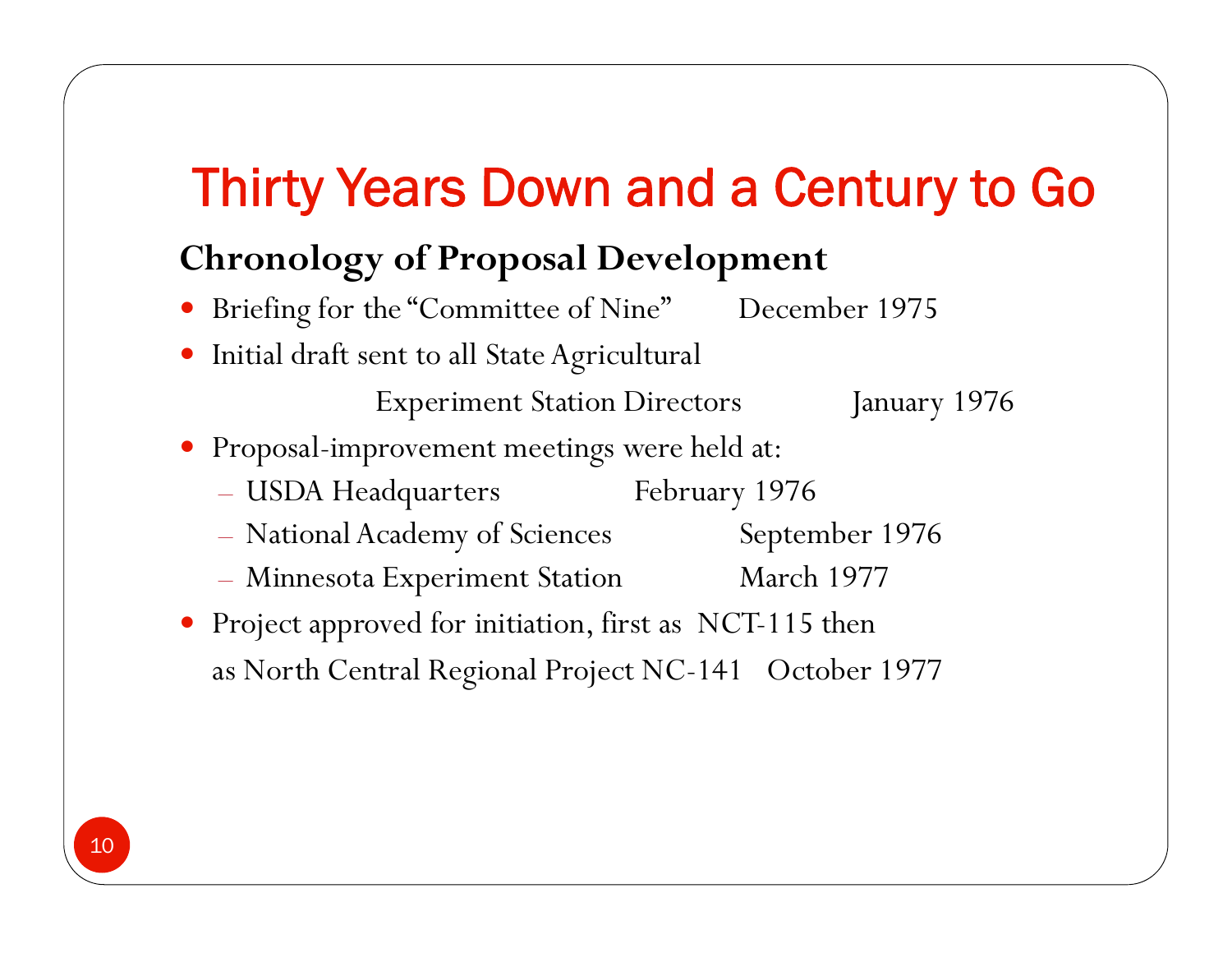# Thirty Years Down and a Century to Go **Federal A g y enc y Review of NC-141 Pro posa<sup>l</sup>**

- A Federal Interagency Working Group on Precipitation Quality led by Vance Kennedy of USGS
	- Endorsed the NC-141 project plan
	- Recommended both cooperation and financial support of NC-141 by each of its member agencies including USGS, NOAA, ERDA, ARS, FS, EPA, and NSF.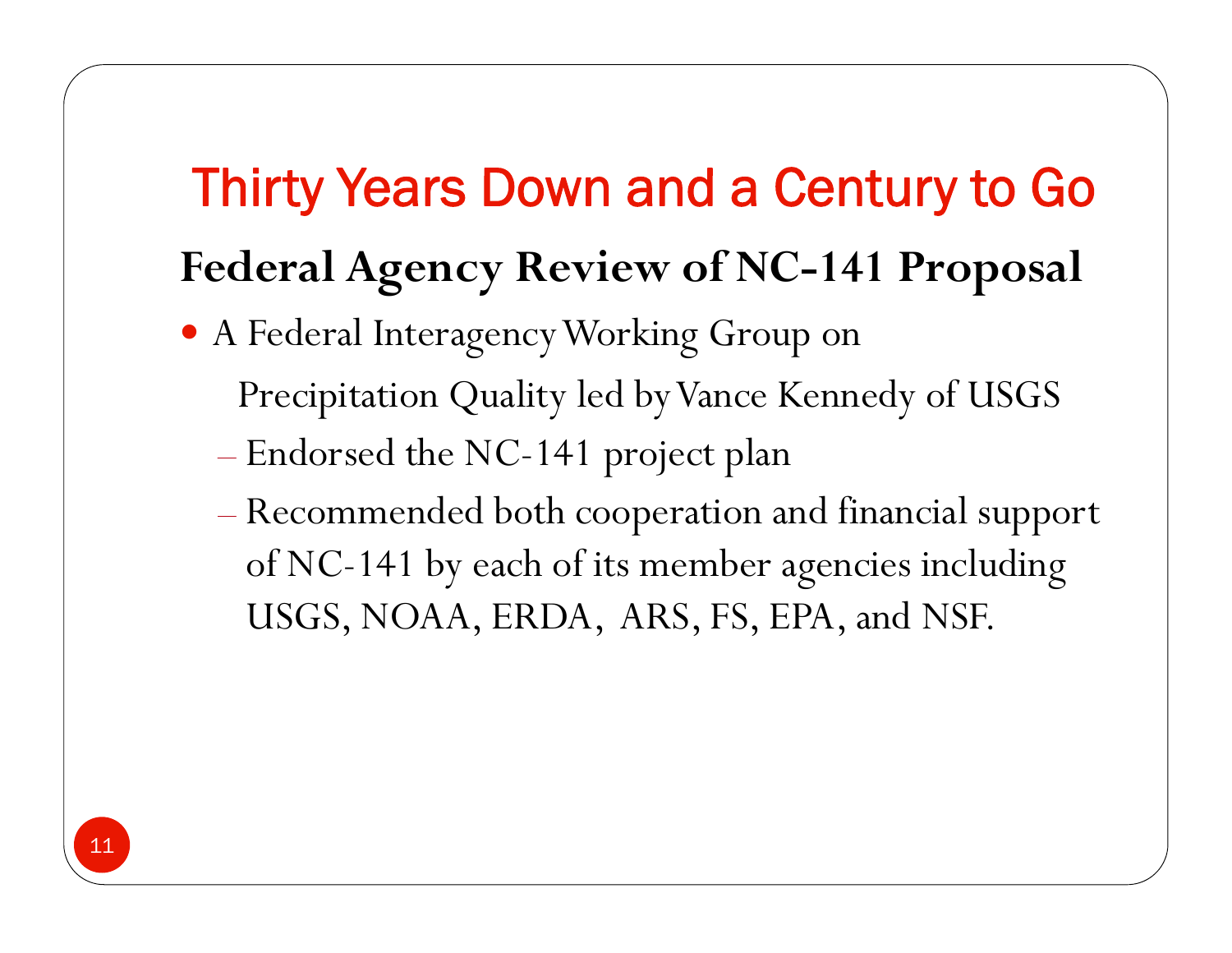### Thirty Years Down and a Century to Go **Foundin g g Or ganizations in NC-141 Project**

- North Central Region 11 SAES
- Western Re gion – 3 SAES
- Southern Region 4 SAES
- Forest Service 5 sites in NE and NC re gions
- Seven Federal or State Agencies: DOE, EPA, NOAA, USGS, USDA, Illinois State Water Surve y
- Two Canadian Universities McMaster in Ontario and Calgary in Alberta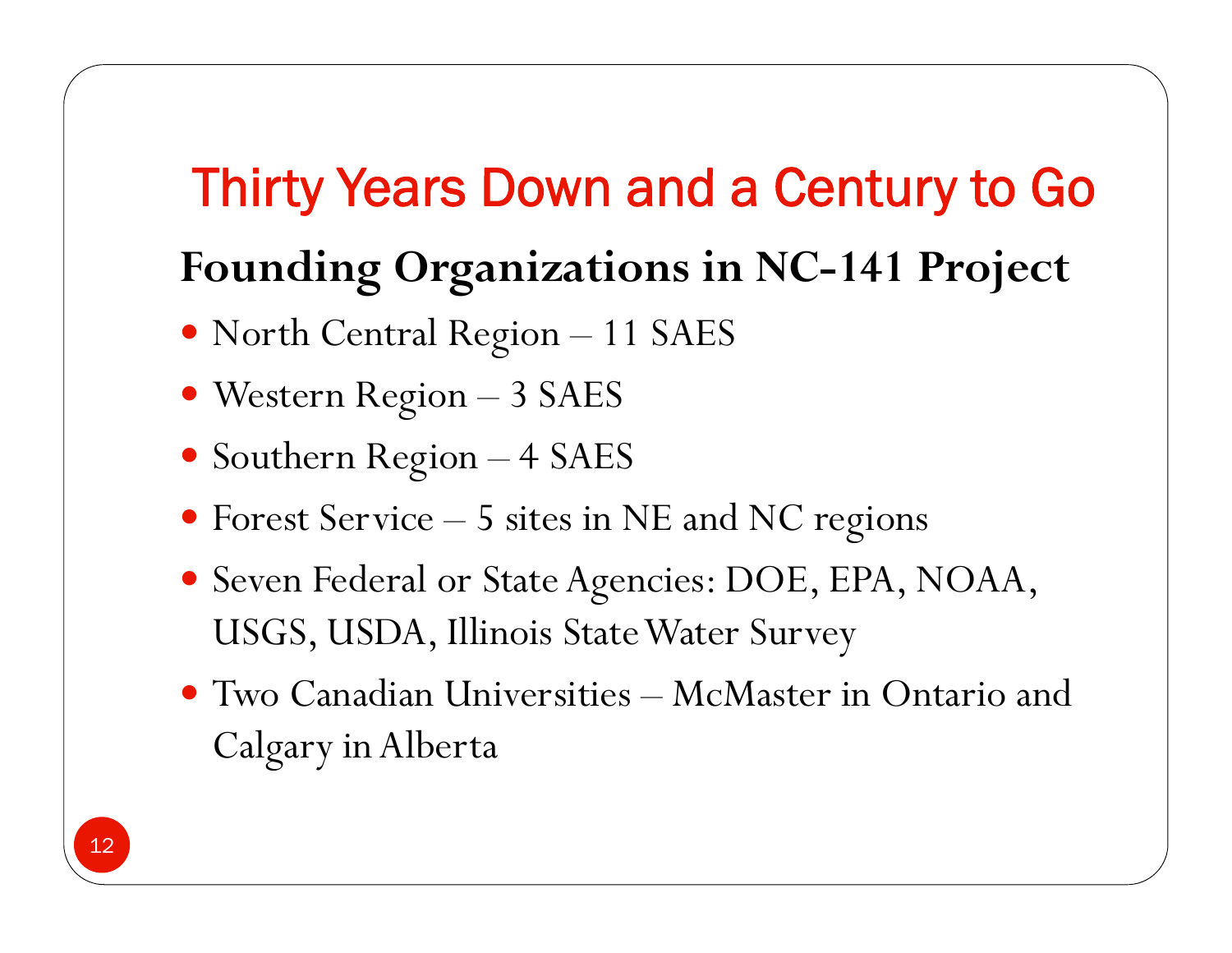### **Chronology of NADP Project Designations**

| 1978-83 - North Central Regional Project    | $NC-141$ |
|---------------------------------------------|----------|
| 1983-93 - Interregional Project             | $IR-7$   |
| 1993-08 - National Research Support Project | NRSP-3   |

#### **Chronology of NADP Networks**

1982 -2008 - National Trends Network NADP -NTN 1992-2008 - Atmospheric Integrated Research Monitoring Network NADP-AIRMoN 1995-2008 - Mercury Deposition Network NADP -MDN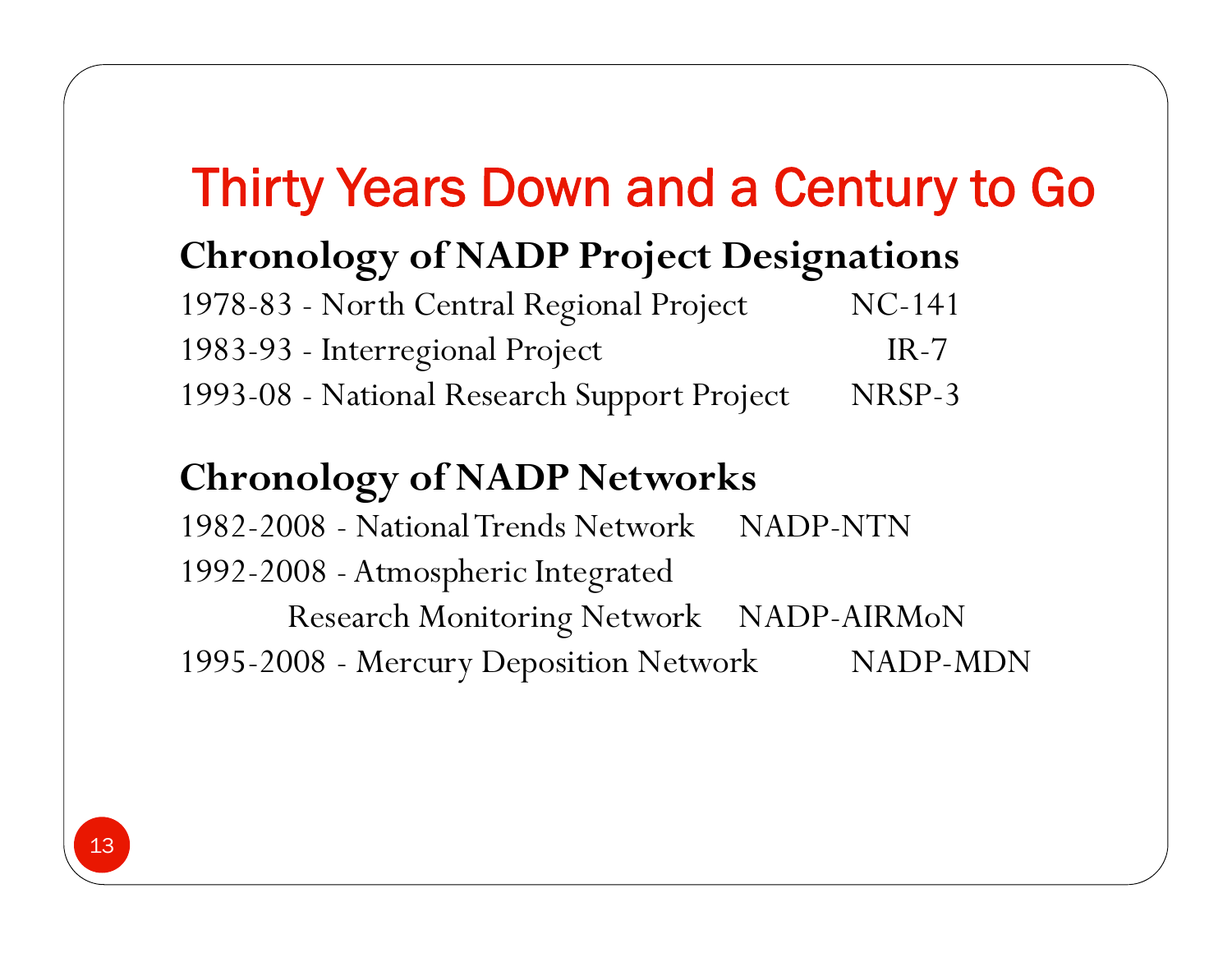#### **Major Contributors to Development of NC-141 in '75-'78**

- •**Curtis Jackson**, Georgia Ag Experiment Station
- •**Keith Huston**, Minnesota Ag Experiment Station
- •**John Fulkerson**, CSRS – USDA Washington DC
- •**Sylvan Wittwer**, Michigan Ag Experiment Station
- •**Ted Hullar**, New York (Cornell) Ag Experiment Station
- •**James Galloway**, University of Virginia, Charlottesville, VA
- •**Herbert Volchok,** DOE Health and Safety Laboratory, New York, NY
- •**John Robertson,** US Military Academy, West Point, NY
- •**Stephen Lindberg,** Oak Ridge National Laboratory, TN
- •**James Lynch,** Pennsylvania State University,
- •**Thomas Buchanan,** USGS – Reston, VA
- •**Eville Gorham,** University of Minnesota, St. Paul, MN
- •• William McFee, Purdue University, West Lafayette, IN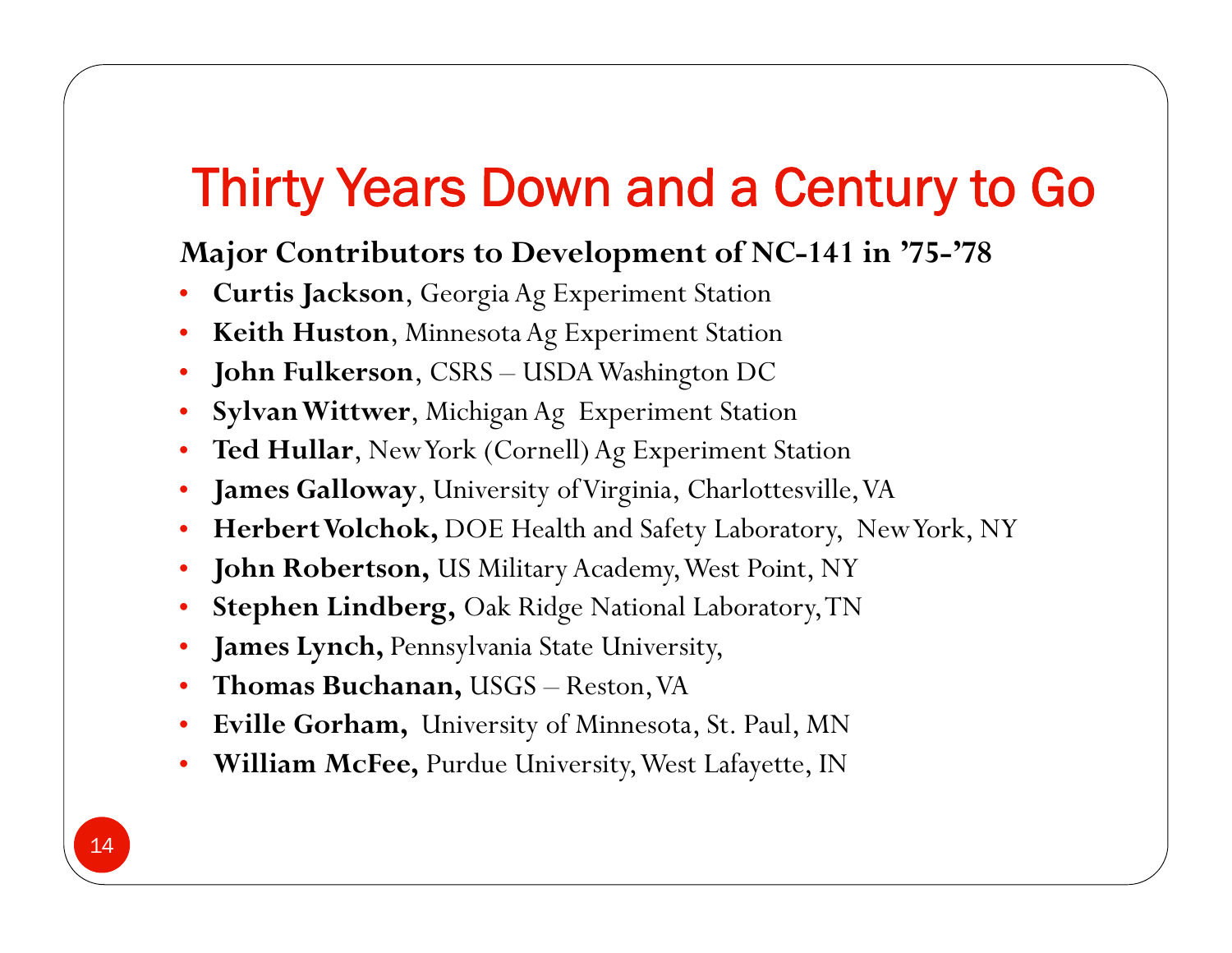#### **Major Contributors to NC-141 in '75-'78**

- •• James Gibson, Colorado State Univ., Fort Collins, CO
- •**Kay Jones,** President's Council on Environmental Quality, Washington DC
- •**Senator Patrick Moynehan,** US Senate, Washington DC
- •• Congressman George Brown, US House of Representatives, CA
- •**Vance Kennedy**, USGS – Menlo Park, CA
- •**Ellis Cowling**, NC State University, Raleigh, NC
- •**Leon Dochinger,** US Forest Service, NE Station, Delaware, OH
- $\bullet$ **Thomas Seliga,** Ohio State University, Columbus, OH
- •**Richard Semonin,** Illinois State Water Surve y, IL
- •**John Miller,** NOAA Silver Spring Laboratory, MD
- •**Volker Mohnen,** State University of New York in Albany, NY
- • $\bullet$  **Paul Kapinos,** US Geological Survey, Reston, VA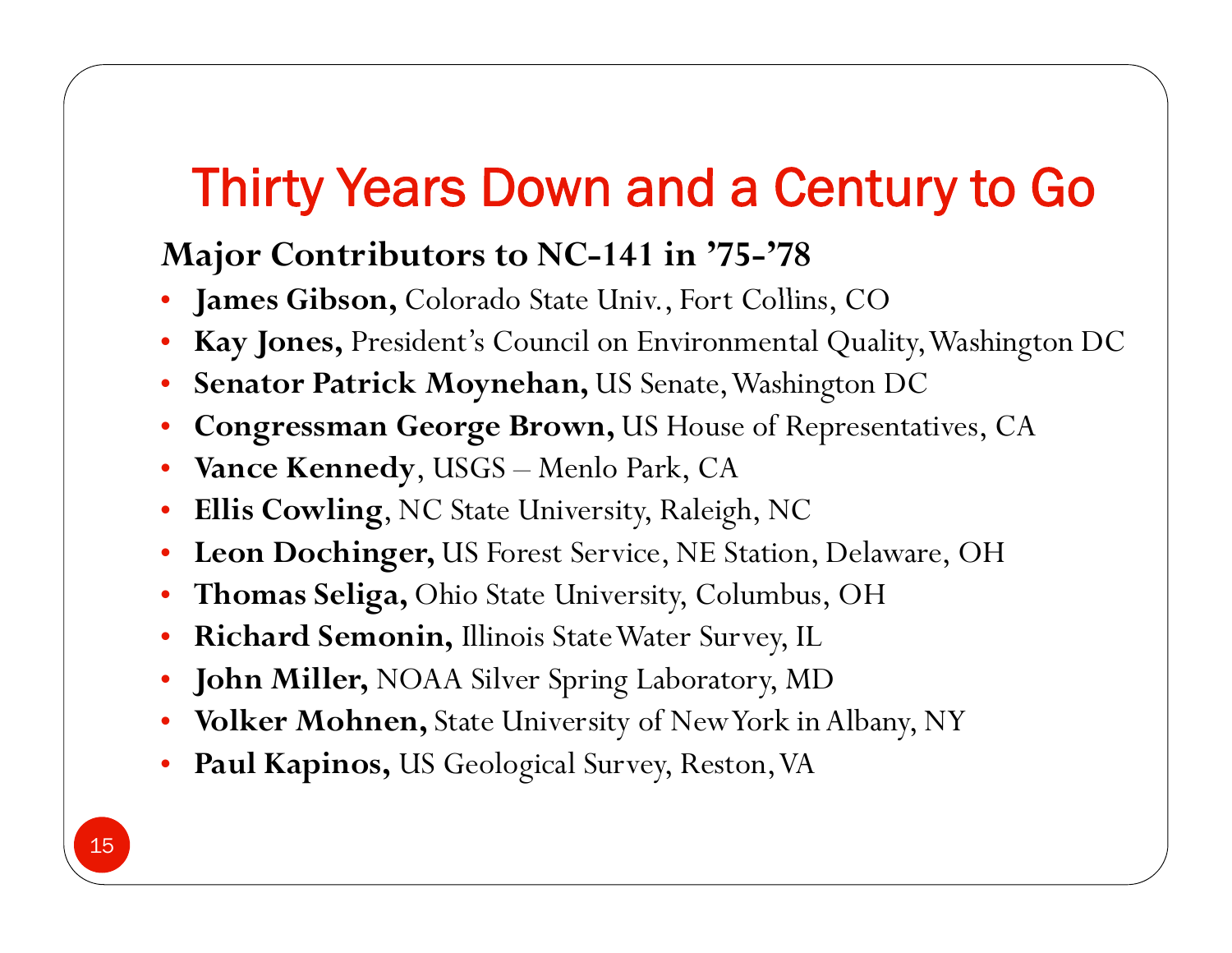### Thirty Years Down and a Century to Go **Major Contributors to NC-141 in '75-'83**

- • **Bo yd Post,** CSRS  $\mathbf{y}$ **d Post,** CSRS – USDA Washington DC
- •**Richard Aldridge,** CSRS – USDA Washington DC
- •**Stanley Changnon,** Illinois State Water Survey, Urbana Champaign, IL
- •Mark Peden, Illinois State Water Survey, Urbana Champaign, IL
- $\bullet$ **Estel Cobb,** CSRS – USDA Washington DC
- •**John Ficke,** USGS – Reston, VA
- •• Radford Byerly, US Congress, Staff to Congressman George Brown
- •**Roy Lovoorn,** CSRS – USDA Washington DC
- •**Robert Goldstein,** EPRI, Stanford, CA
- •**Chuck Hakarienen,** EPRI, Stanford, CA
- •**Richard Thompson,** USEPA, Research Triangle, NC
- •**Jack Barnes,** CSRS – USDA Washington DC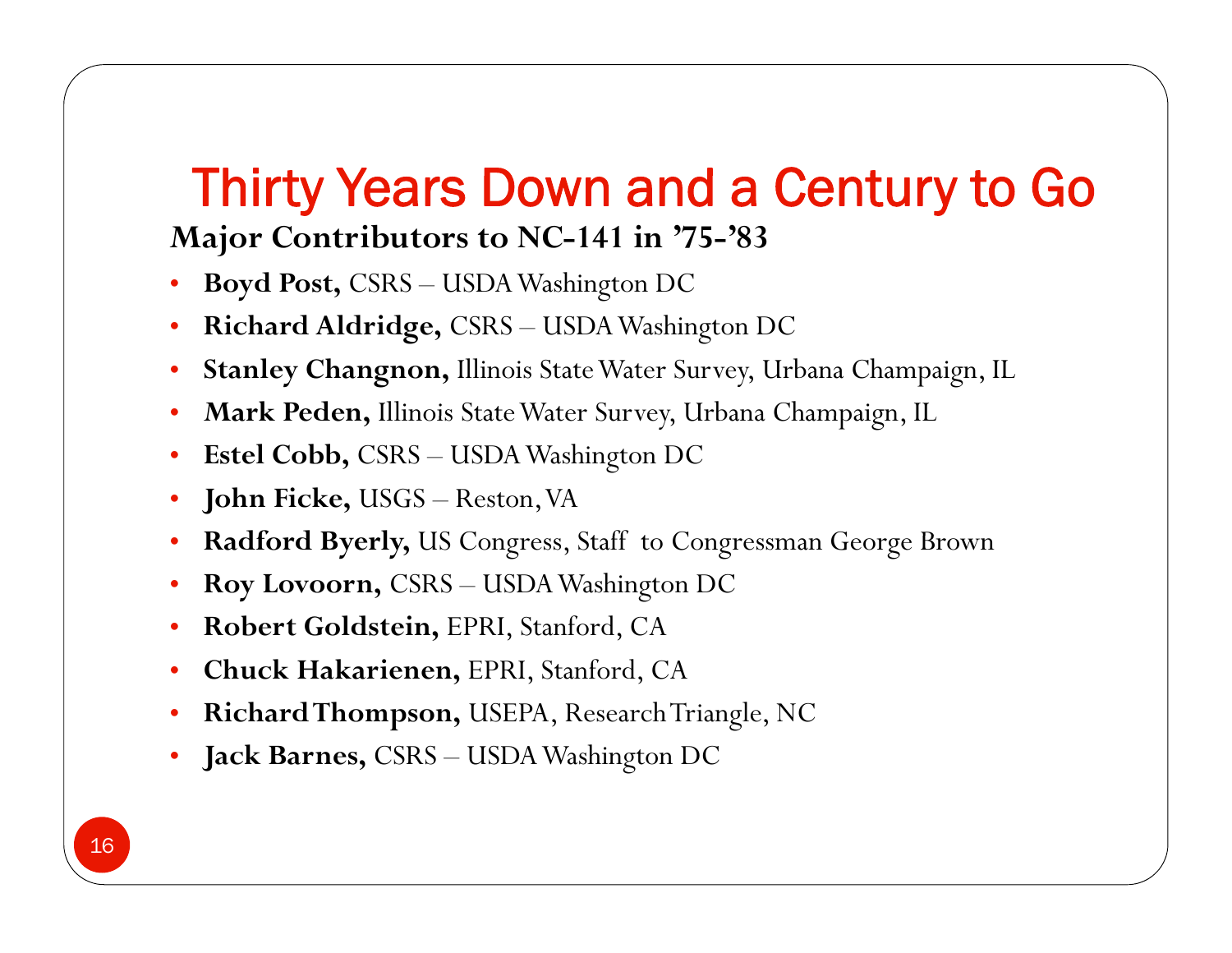### **NADP Achievements Worth Celebratin g**

#### **Use of a Single Central Analytical Laboratory**

Richard Semonin of the Illinois State Water Survey and James Galloway of Cornell University and later the University of Virginia were convinced that a single Central Analytical Lab was crucial to the success of NADP. Semonin insisted on a com petitive labselection process, and was pleased that his own Water Survey Laboratory in Illinois won this competition.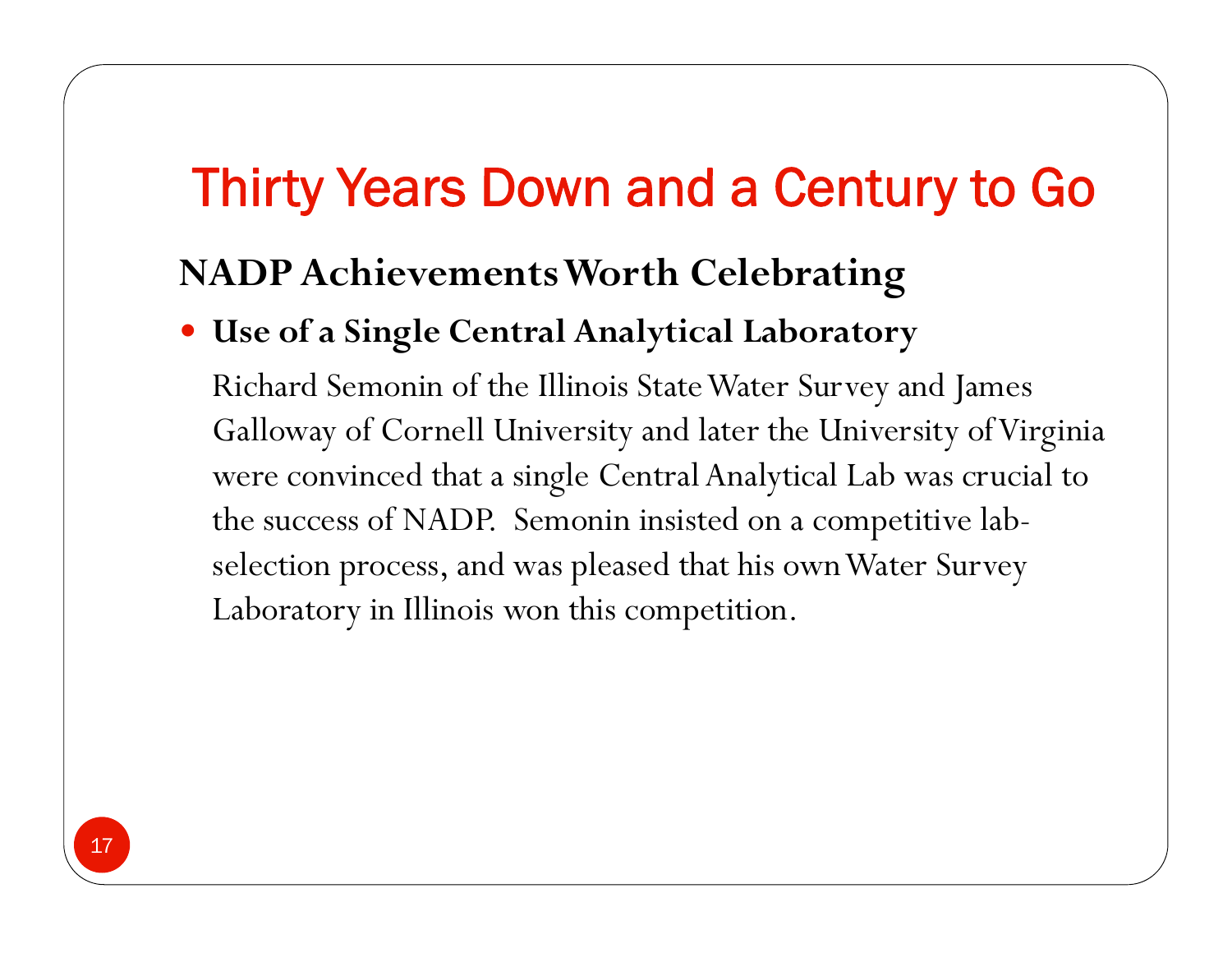### **NADP Achievements Worth Celebrating**

#### **Selection of Jim Gibson as NADP Program Coordinator from 1978-1997**

- · Jim Gibson brought a wealth of program-development experience from his role as Director of the Natural Resource Ecology Laboratory at Colorado State University.
- He worked tirelessly to facilitate growth in number, geographical distribution, and stability of collection sites and increased support from federal, state, and industry organizations.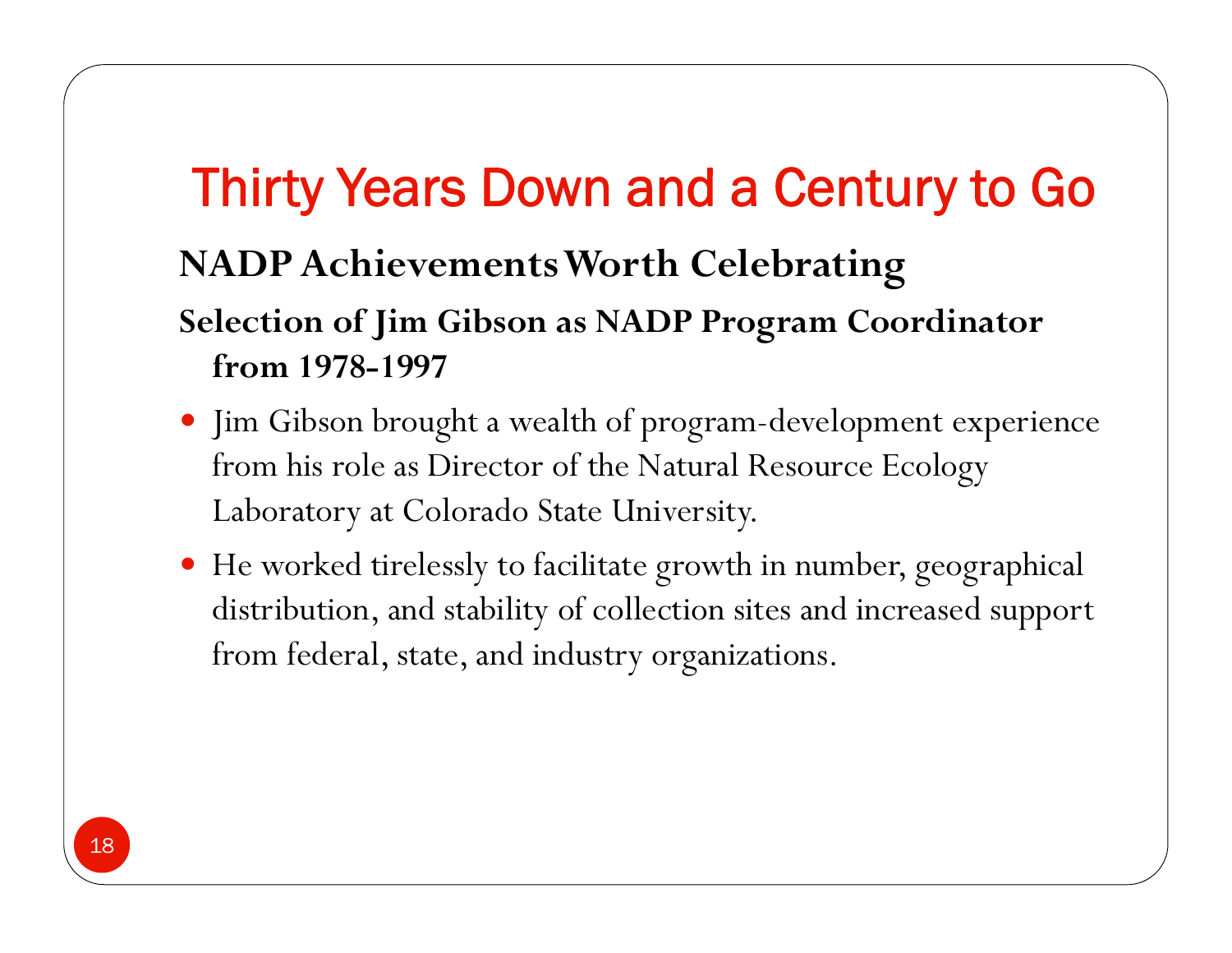# Thirty Years Down and a Century to Go **NADP Achievements Worth Celebrating**

- Personnel of the Central Analytical Laboratory and later the Program Development Office at the Illinois State Water Survey who devoted most of their professional lives to NADP:
	- Richard Semonin
	- Van Bowersox

-- Jane Rothert -- Scott Dossett

- Kathy Douglas

-- Mark Peden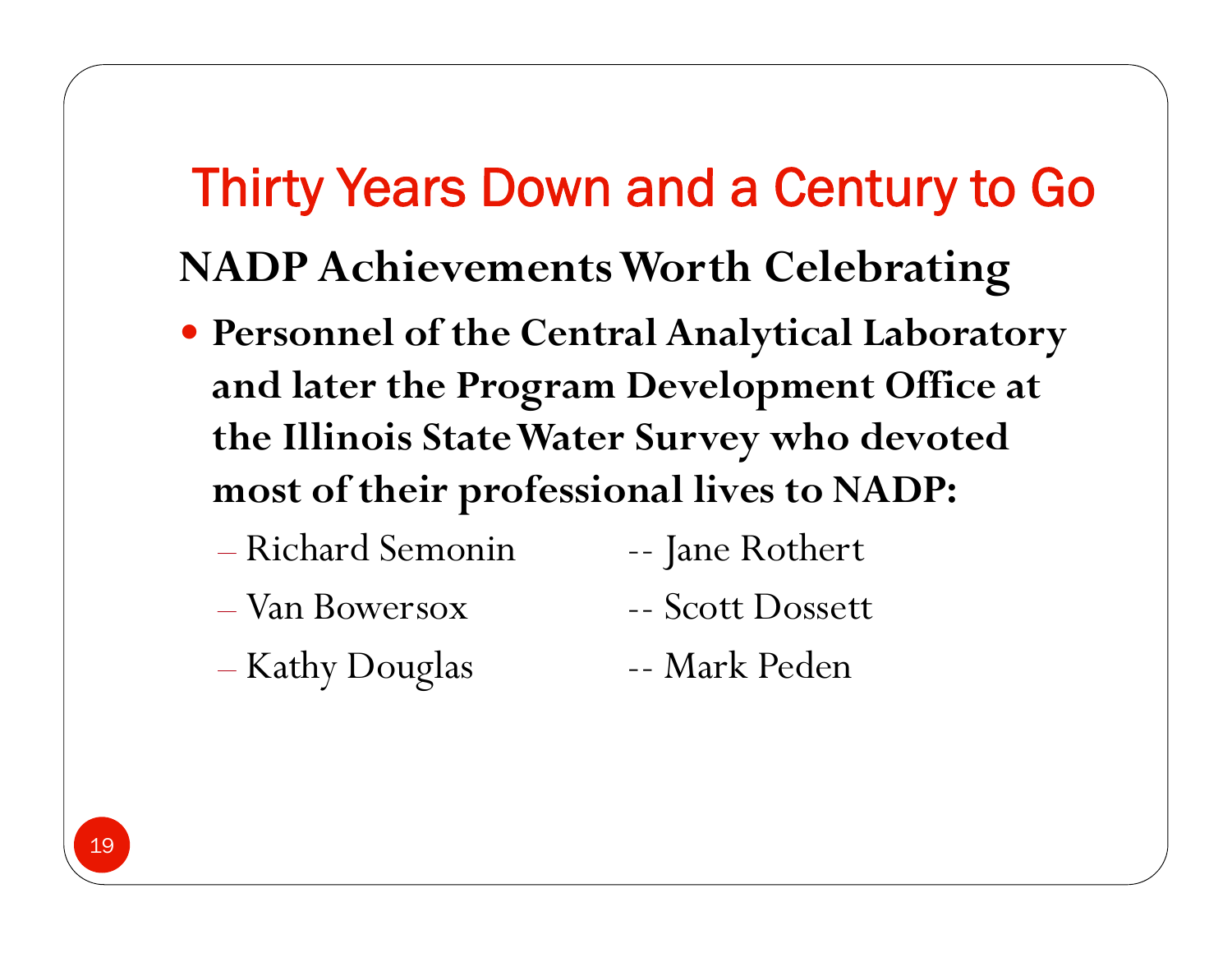### **NADP Achievements Worth Celebrating**

- **Evaluation of NADP Data Quality by the World Meteorological Organization (WMO)**
- John Miller of NOAA and Volker Mohnen of the State University of New York in Albany insisted that NADP should meet the high data-quality standards of the WMO.
- After repeated rounds of rigorous international evaluation Miller and Mohnen asked NADP's Central Analytical Laboratory to prepare known samples for evaluation of other chemistry laboratories around the world.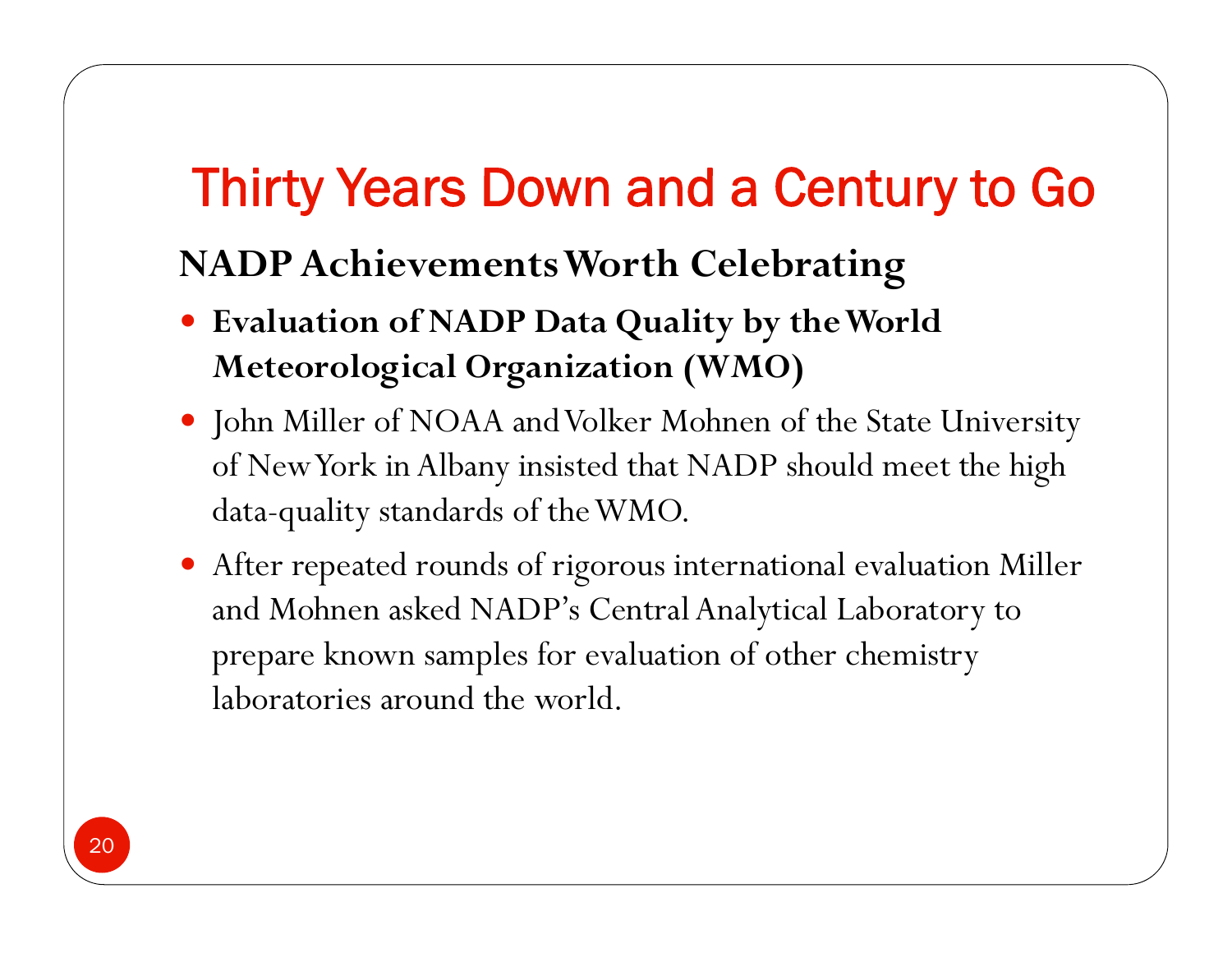### **NADP Achievements Worth Celebrating**

### **Production of Annual Isopleth Maps**

Dissemination of multi-colored maps of NADP data and analyses of both spatial and temporal trends have served a wide array of scientific purposes and built a large group of satisfied publicinterest users of NADP data.

 In 2007, NADP provided 24,554 data sets and 126,256 atmospheric deposition maps to a total of 89,108 "customers" that ranged from members of Congress to school children doing science projects.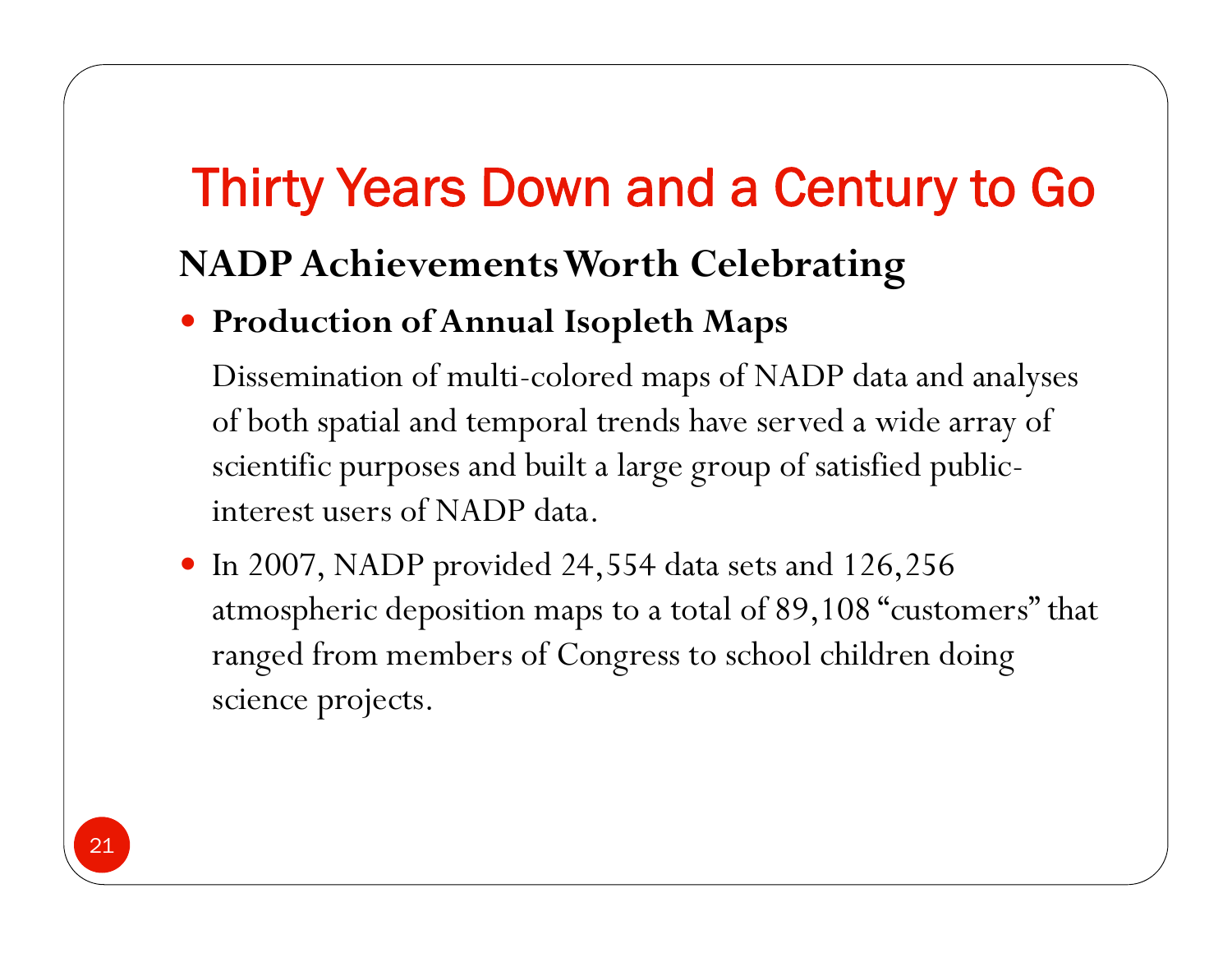### **NADP Achievements Worth Celebrating**

#### **C t ib ti t Oth P Con rib utions o Other Programs**

NADP spawned (or helped spawn) a diverse array of national and regional research programs

- National Acid Precipitation Assessment Program
- National Surface Water Survey
- NADP National Trends Network
- NADP Mercury Deposition Network
- International Nitrogen Initiative (INI)
- Integrated Nitrogen Committee of EPA's Science Advisory Board
- NADP Critical Loads (CLAD) Ad Hoc Committee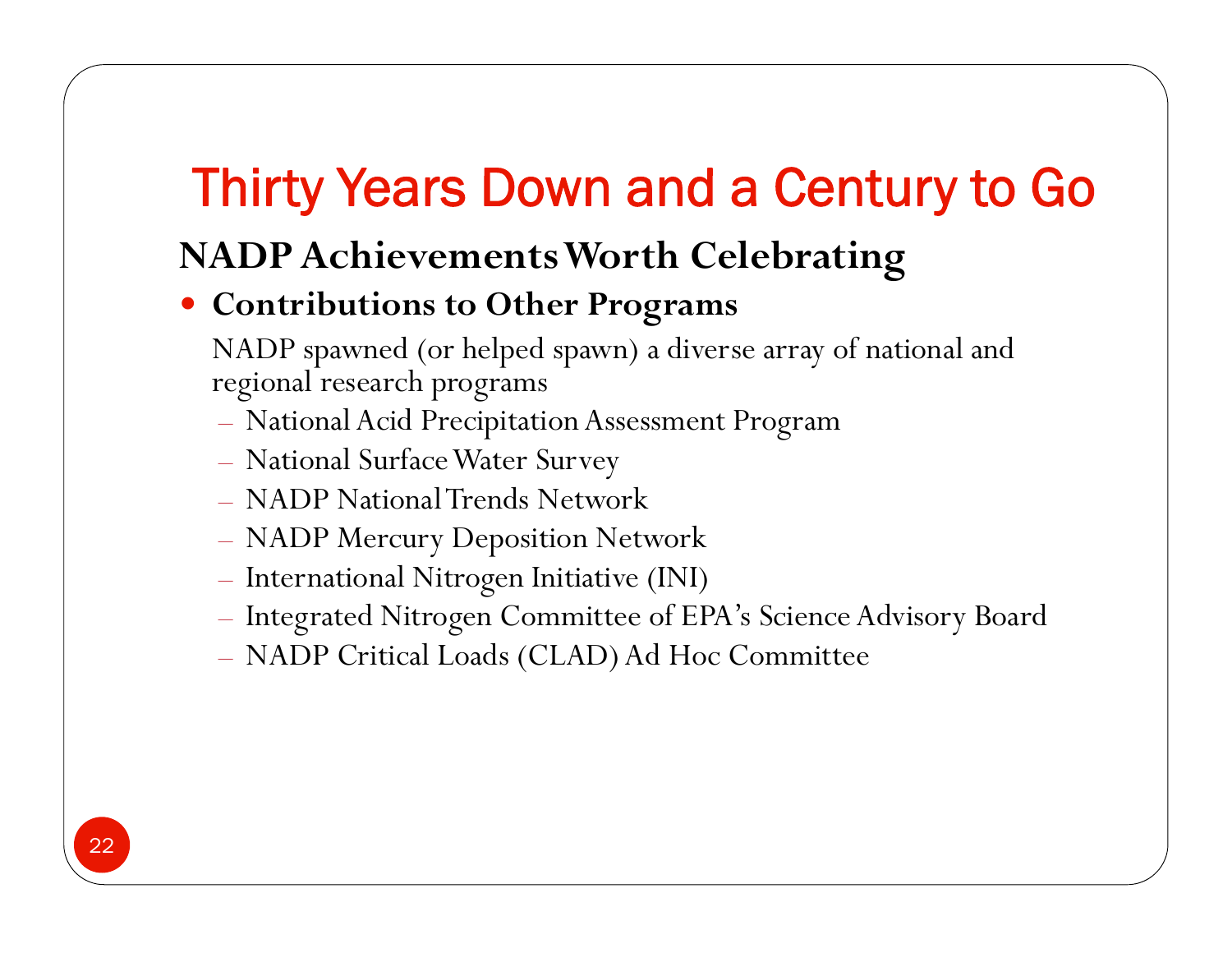### Thirty Years Down and a Century to Go **NADP Achievements Worth Celebratin g**

 **Investment by a Diversity of Funding Sources** Stability of funding has been the result of a diverse array of organizations that have confidence in NADP and thus continue to lend their creative scientists and invest their financial resources in support of NADP.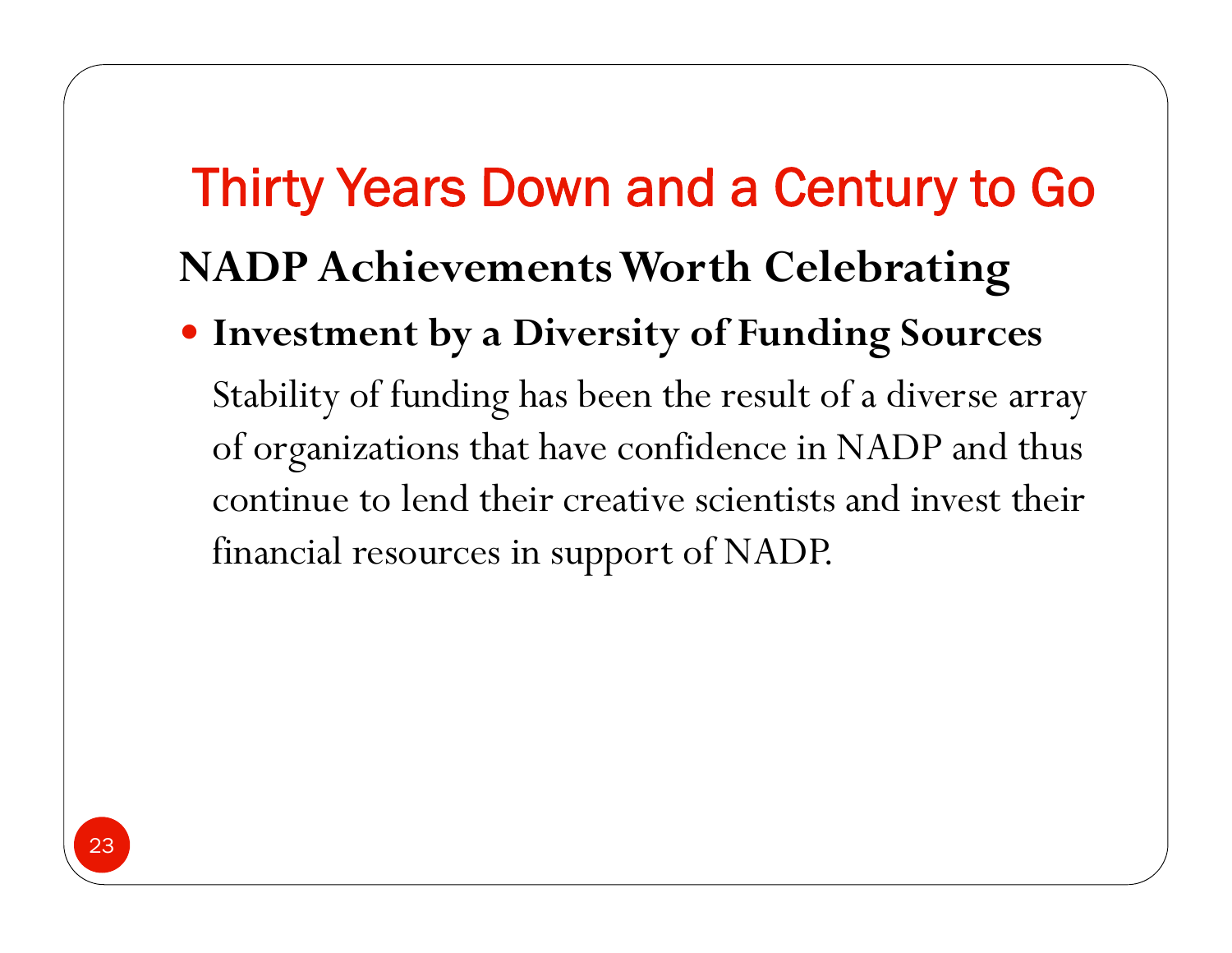

FY 2008 NADP Funding by Agency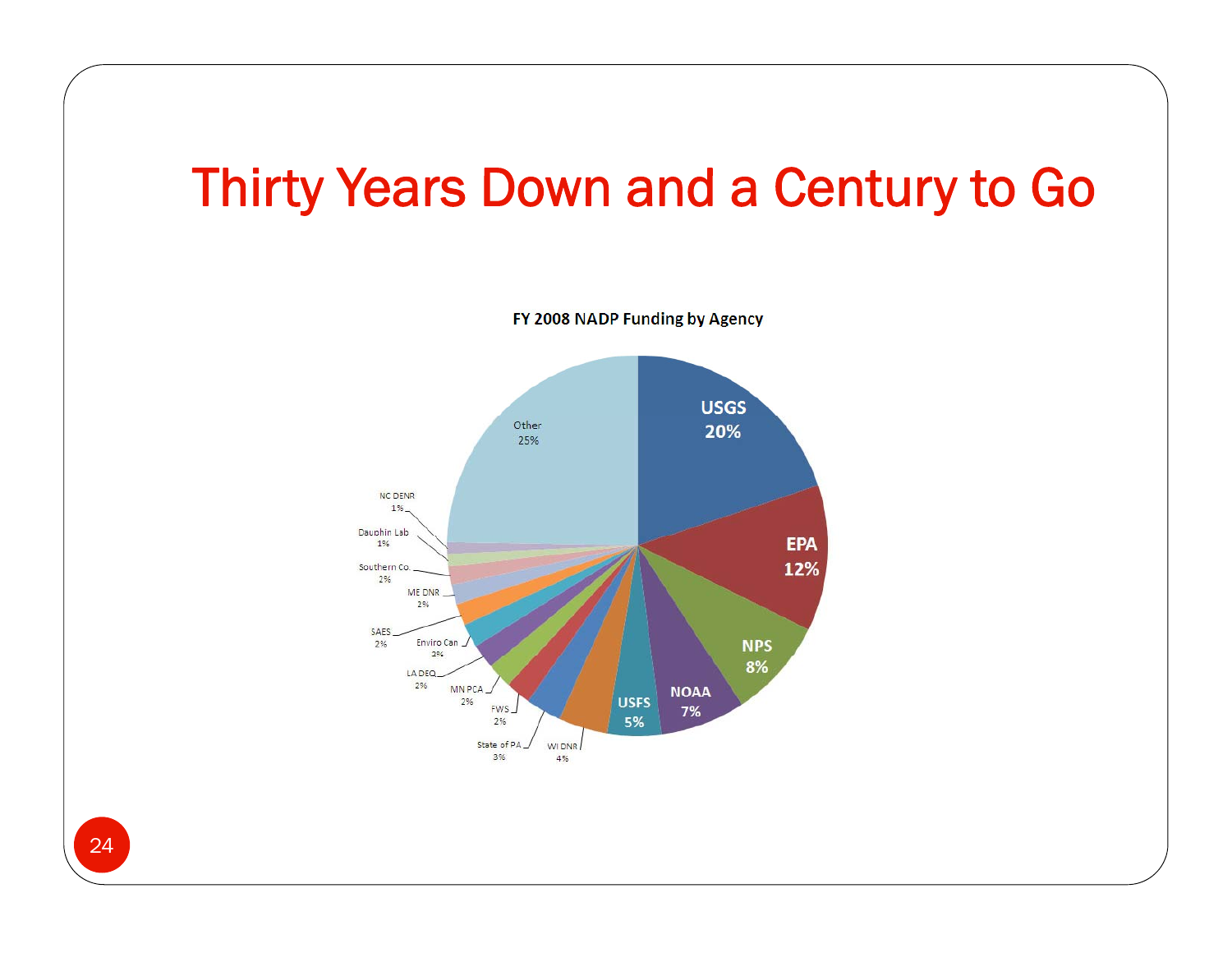### **NADP Achievements Worth Celebrating**

 **Use of a "Scientist-driven," "Bottom-up" System of Governance** 

Based on a democratic system perfected through more than 60  $\,$ years of experience by the State Agricultural Experiment Stations, NADP is a voluntary association of scientists from many different public and private research institutions and agencies that share a common vision about important scientific problems that are continental in scope.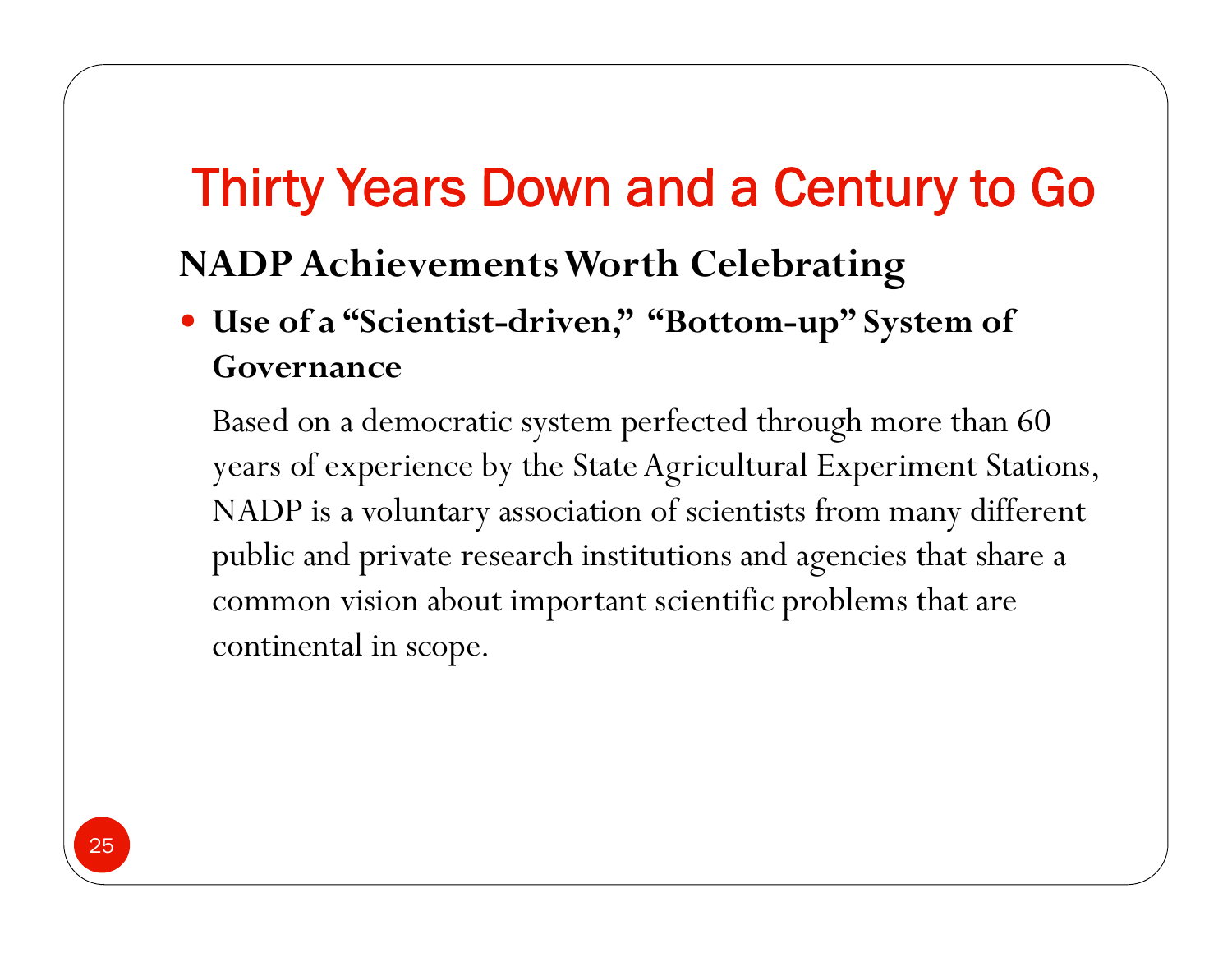### **NADP Achievements Worth Celebrating**

#### **Scientifically Rewarding Collaborations**

One of the most important reasons why NADP has been so successful is the satisfaction many of us found in working together to fulfill a variety of important scientific purposes that no individual or group could accomplish without the dedicated efforts of many other scientists.

**In short, we found it fun being a part of NADP!**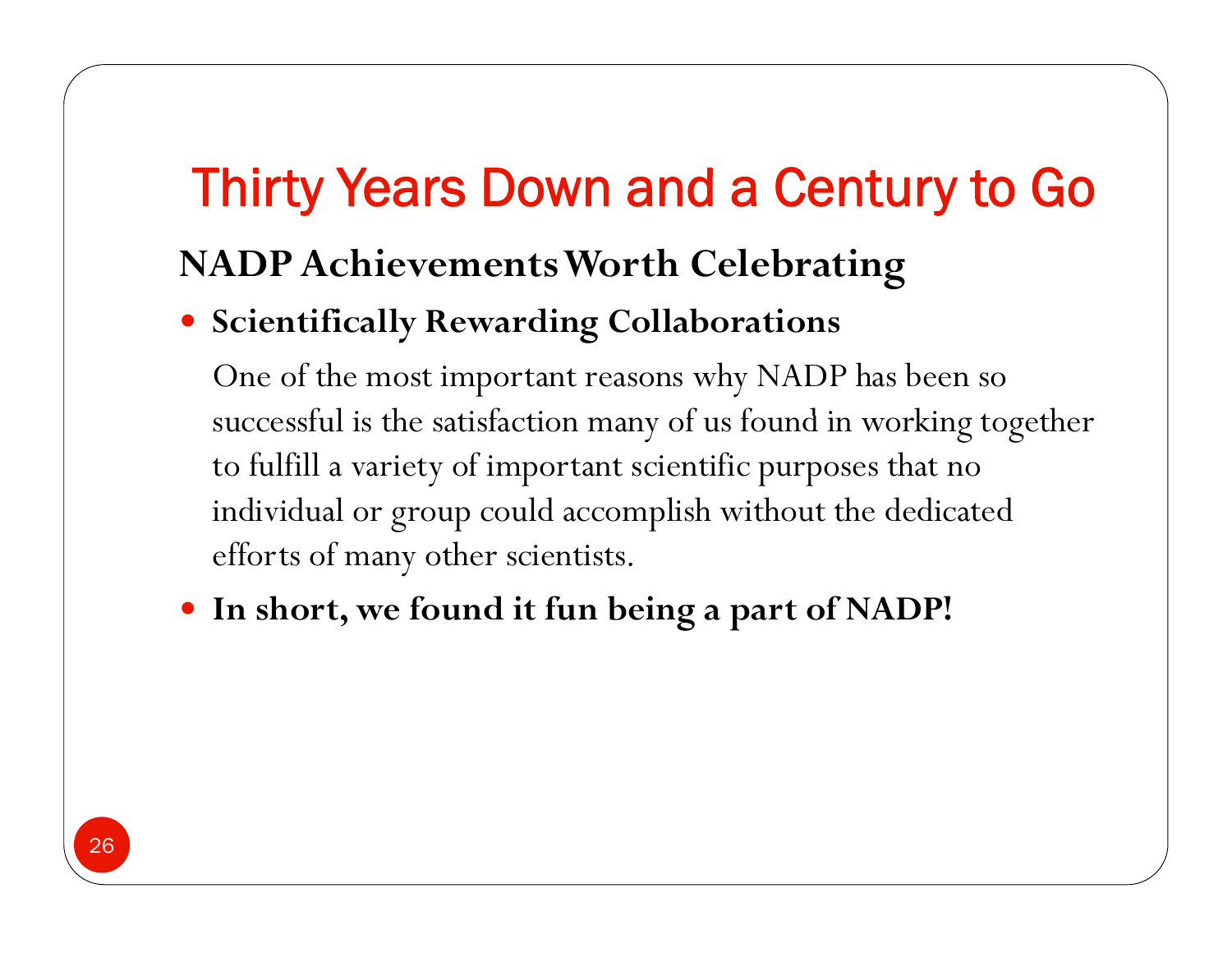# Thirty Years Down and a Century to Go **Background for the Future of NADP**

- **Nitrogen-Related Pollution Issues**
- Acidification: **SOx, NOx, NHx**
- –Nutrient enrichment: **NOx, NHx**
- Increased ozone: **NOx, VOC, CO**
- --Particulate matter: **SOx, NOx, NHx**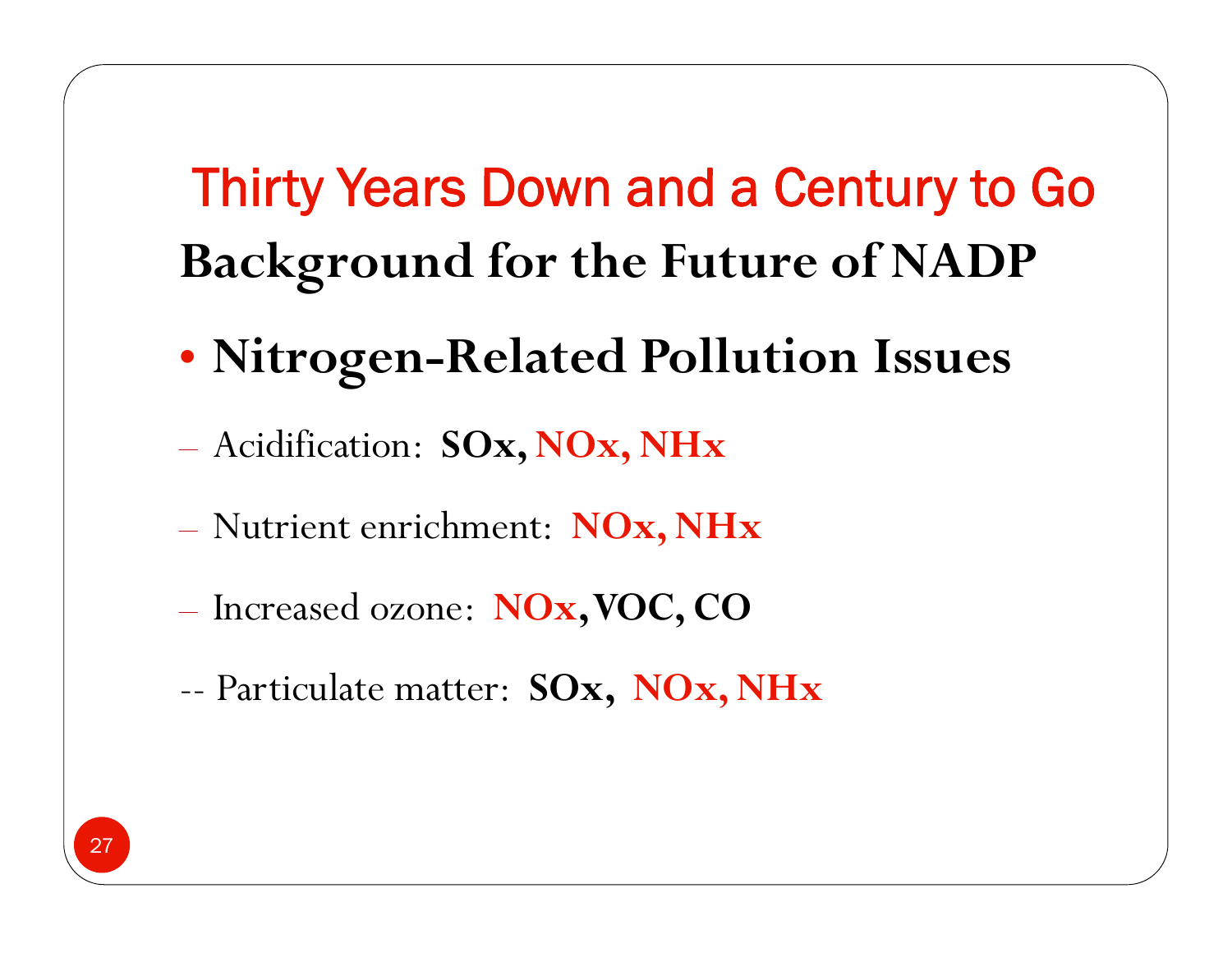#### Exceedance of Critical Loads for Nutrient Nitrogen [Developed by H. Rodhe, Sweden]

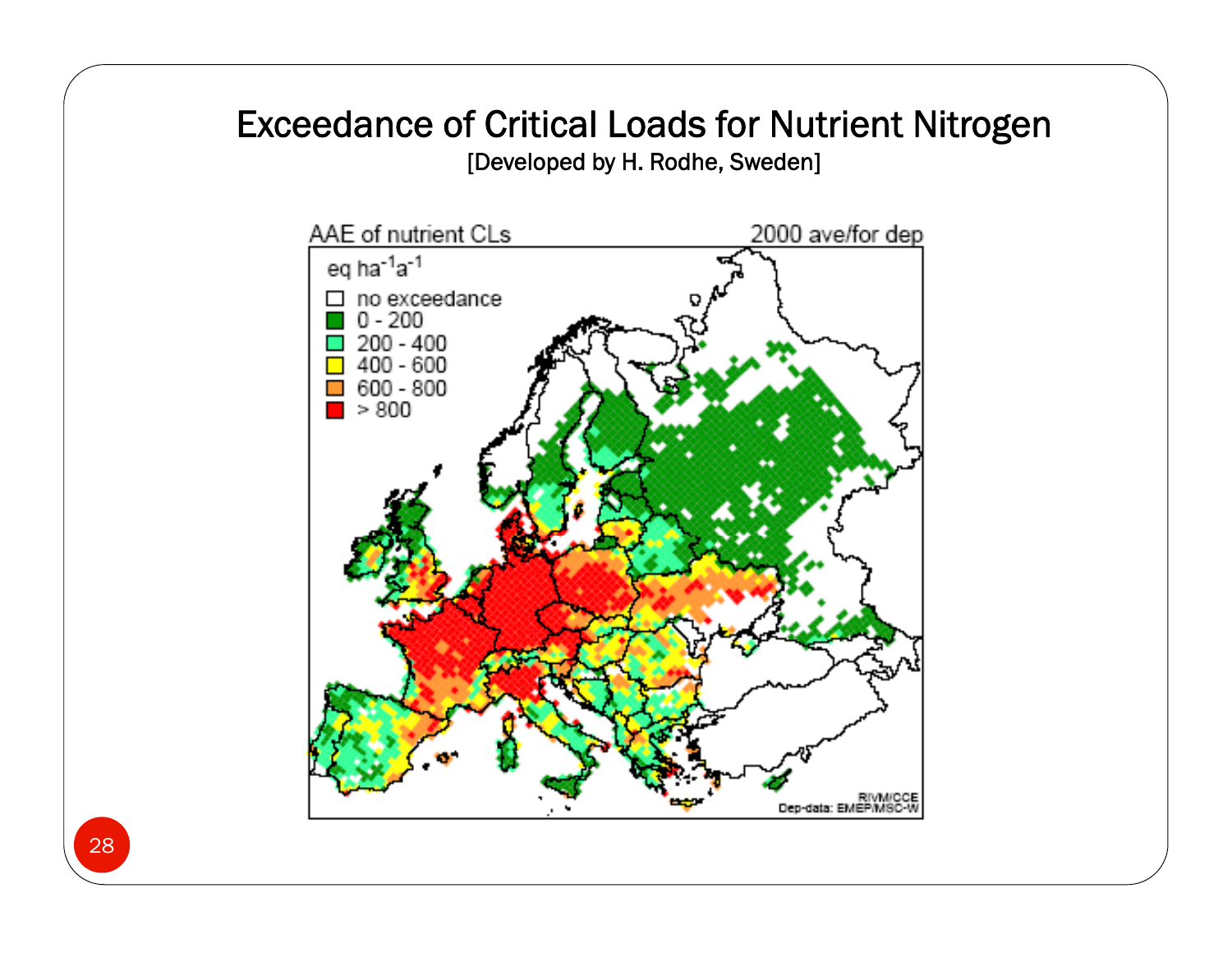### **Recommendations for the Future of NADP**

- Cultivate the Ag Experiment Director in your State!
- Seek renewal of NADP as NRSP-3
- Seek continued financial support from SAES Multistate Research Project Funds
- $\bullet$ • Build an NADP contingency fund for support of "endangered" collection sites and essential program development activities
- Seek support for research on air emissions of chemically reduced and organic forms of reactive nitrogen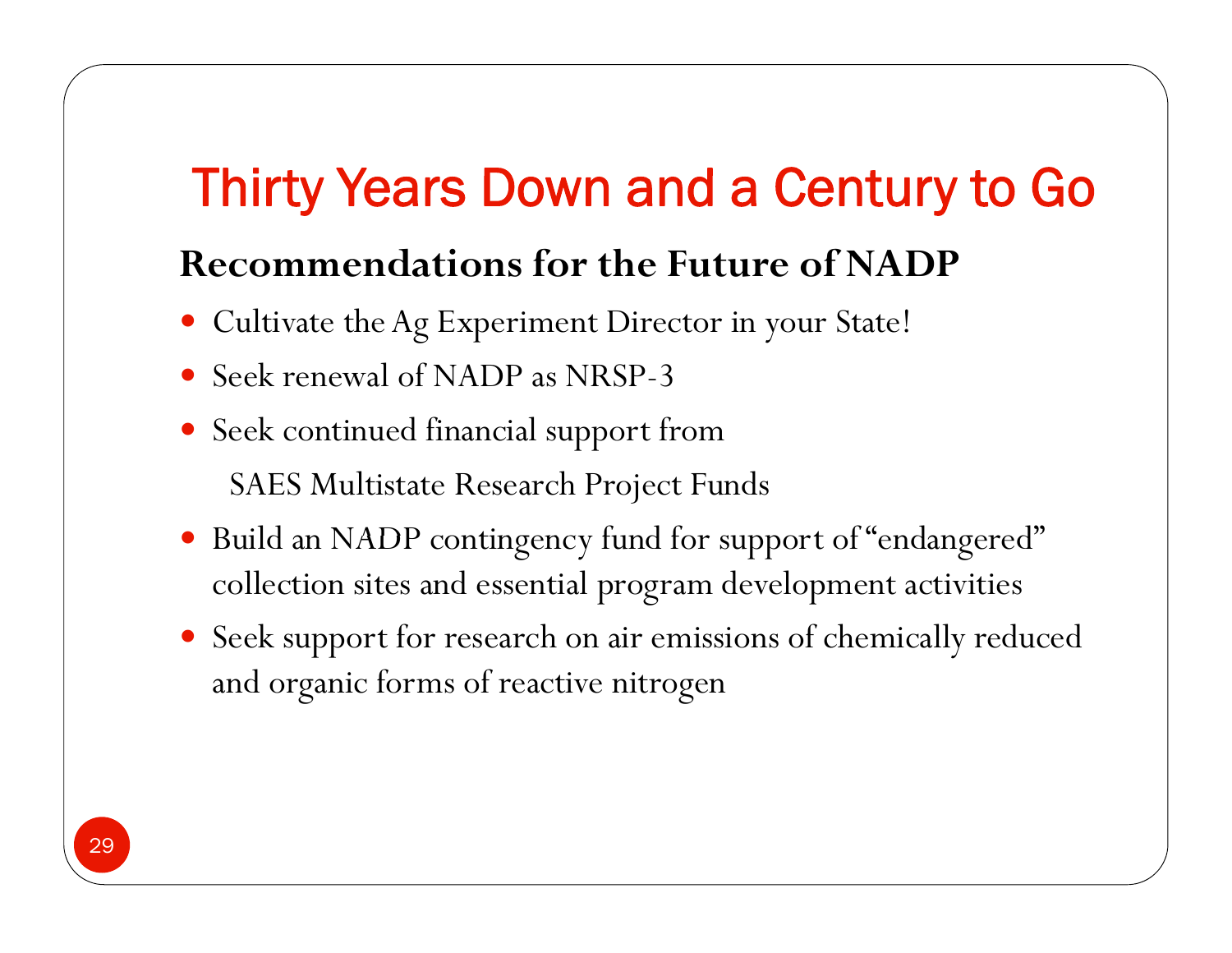## Thirty Years Down and a Century to Go **Recommendations for the Future of NADP**

- Get to know the Chief Air Quality Manager in your State!
- $\bullet$  Be alert to emerging regional and national needs to which future NADP measurements can be related
- Give increased attention to determination of critical loads for airborne N, P, S, Ca, etc.
- Develop linkages between NADP and the National Global Change Research Program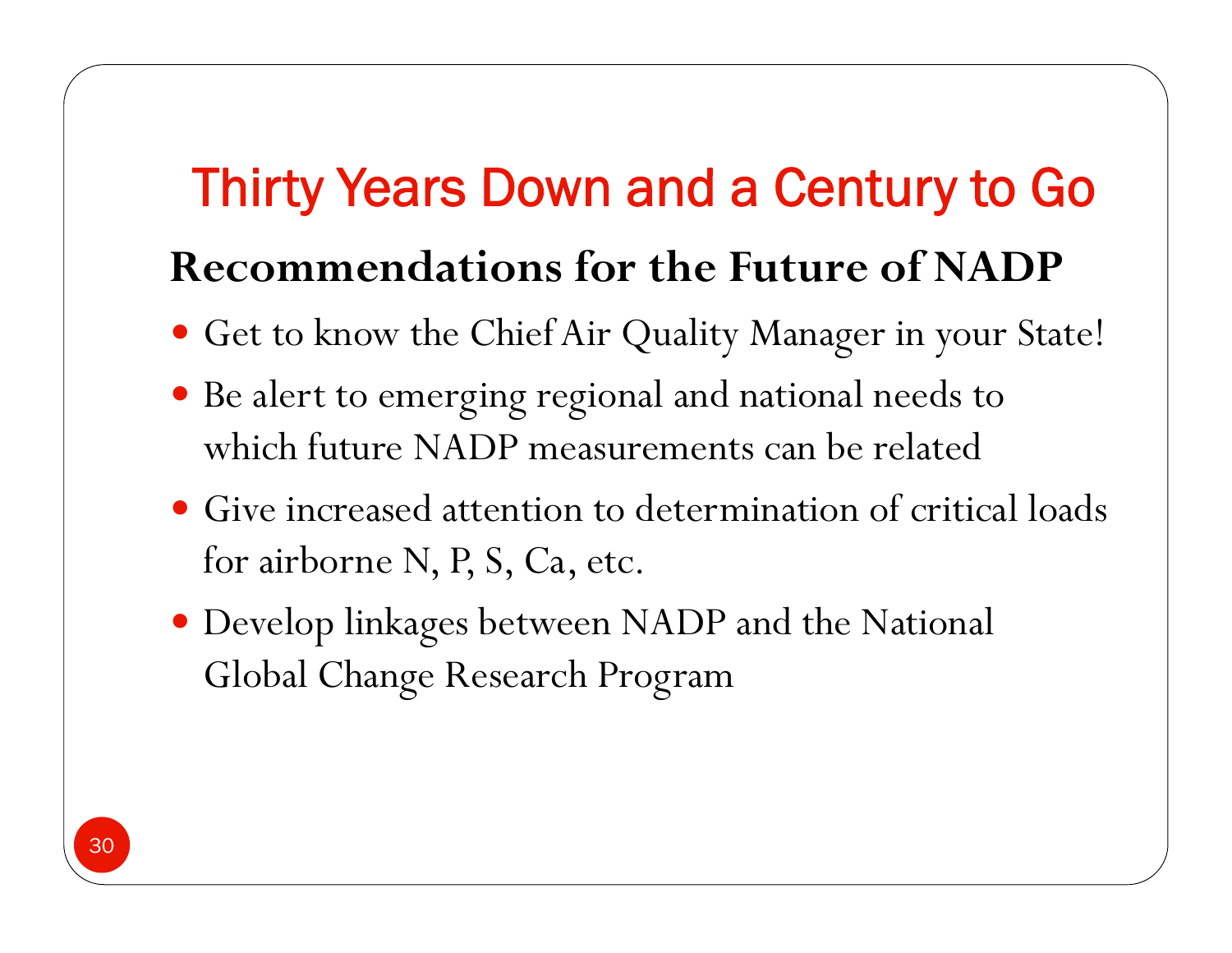Thanks for the chance to present this initial

"Narrative History of the NADP Program!"

- Selecting particular events, leading persons, and accomplishments for inclusion in a narrative history is a risky business since some important contributions may not be given the credit or priority they deserve.
- Thus, I hope you will join in helping describe the history of NADP more adequately! Perhaps it could be added as an appendix to the NADP Governance document.